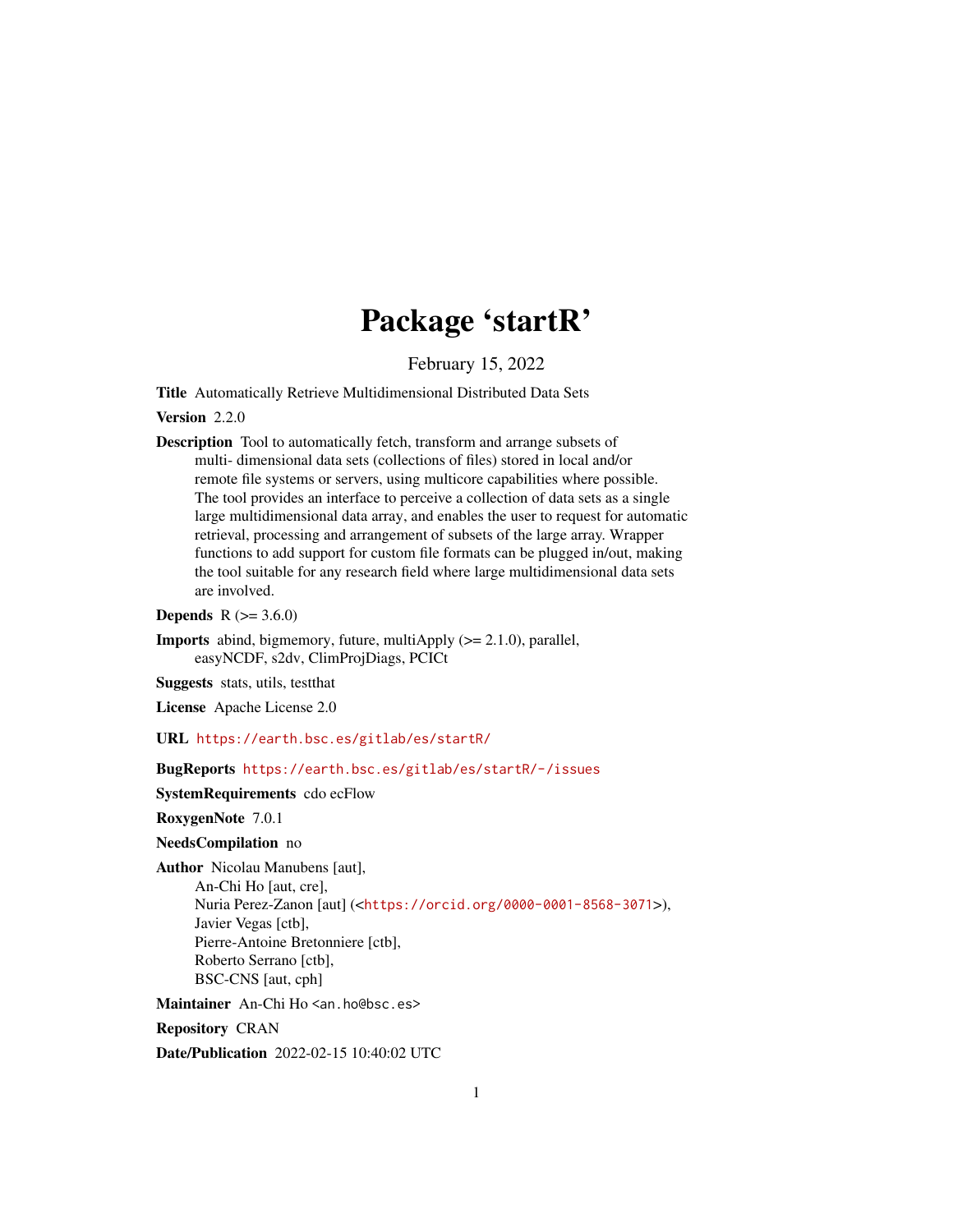# <span id="page-1-0"></span>R topics documented:

| $\overline{3}$ |
|----------------|
| -5             |
| 6              |
| - 9            |
|                |
|                |
|                |
|                |
|                |
|                |
|                |
|                |
|                |
|                |
|                |

#### **Index** [36](#page-35-0)

AddStep *Create the workflow with the previous defined operation and data.*

# Description

The step that combines the previous declared data and operation together to create the complete workflow. It is the final step before data processing.

#### Usage

```
AddStep(inputs, step_fun, ...)
```
# Arguments

| inputs                  | One or a list of objects of the class 'startR_cube' returned by Start(), indicating<br>the data to be processed. |
|-------------------------|------------------------------------------------------------------------------------------------------------------|
| step_fun                | A startR step function as returned by Step().                                                                    |
| $\cdot$ $\cdot$ $\cdot$ | Additional parameters for the inputs of function defined in 'step fun' by Step().                                |

# Value

A list of the class 'startR\_workflow' containing all the objects needed for the data operation.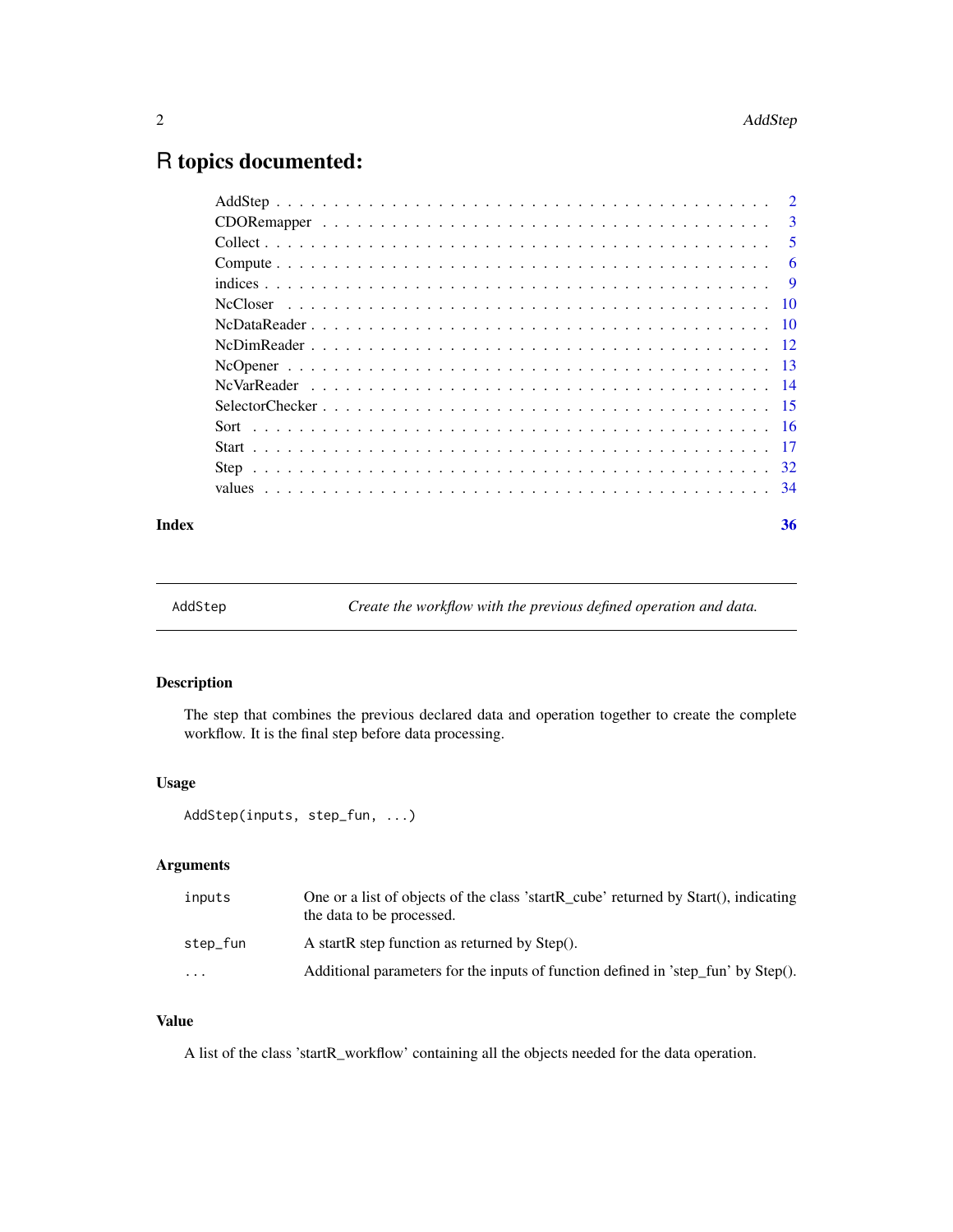# <span id="page-2-0"></span>CDORemapper 3

#### Examples

```
data_path <- system.file('extdata', package = 'startR')
path_obs <- file.path(data_path, 'obs/monthly_mean/$var$/$var$_$sdate$.nc')
sdates <- c('200011', '200012')
data <- Start(dat = list(list(path = path_obs)),
              var = 'tos'.sdate = sdates,
              time = 'all',
              latitude = 'all',
              longitude = 'all',
              return_vars = list(latitude = 'dat',
                                 longitude = 'dat',
                                 time = 'sdate'),
              retrieve = FALSE)
pi_short <- 3.14
fun \leq function(x, pi_val) {
          lat = attributes(x)$Variables$dat1$latitude
          weight = sqrt(cos(lat * pi_val / 180))
          corrected = Apply(list(x), target_dims = "latitude",
                            fun = function(x) \{x * weight\}}
step <- Step(fun = fun,
             target_dims = 'latitude',
             output_dims = 'latitude',
             use_libraries = c('multiApply'),
             use_attributes = list(data = "Variables"))
wf <- AddStep(data, step, pi_val = pi_short)
```
CDORemapper *CDO Remap Data Transformation for 'startR'*

#### Description

This is a transform function that uses CDO software to remap longitude-latitude data subsets onto a specified target grid, intended for use as parameter 'transform' in a Start() call. This function complies with the input/output interface required by Start() defined in the documentation for the parameter 'transform' of function Start().

This function uses the function CDORemap() in the package 's2dv' to perform the interpolation, hence CDO is required to be installed.

### Usage

```
CDORemapper(
  data_array,
  variables,
```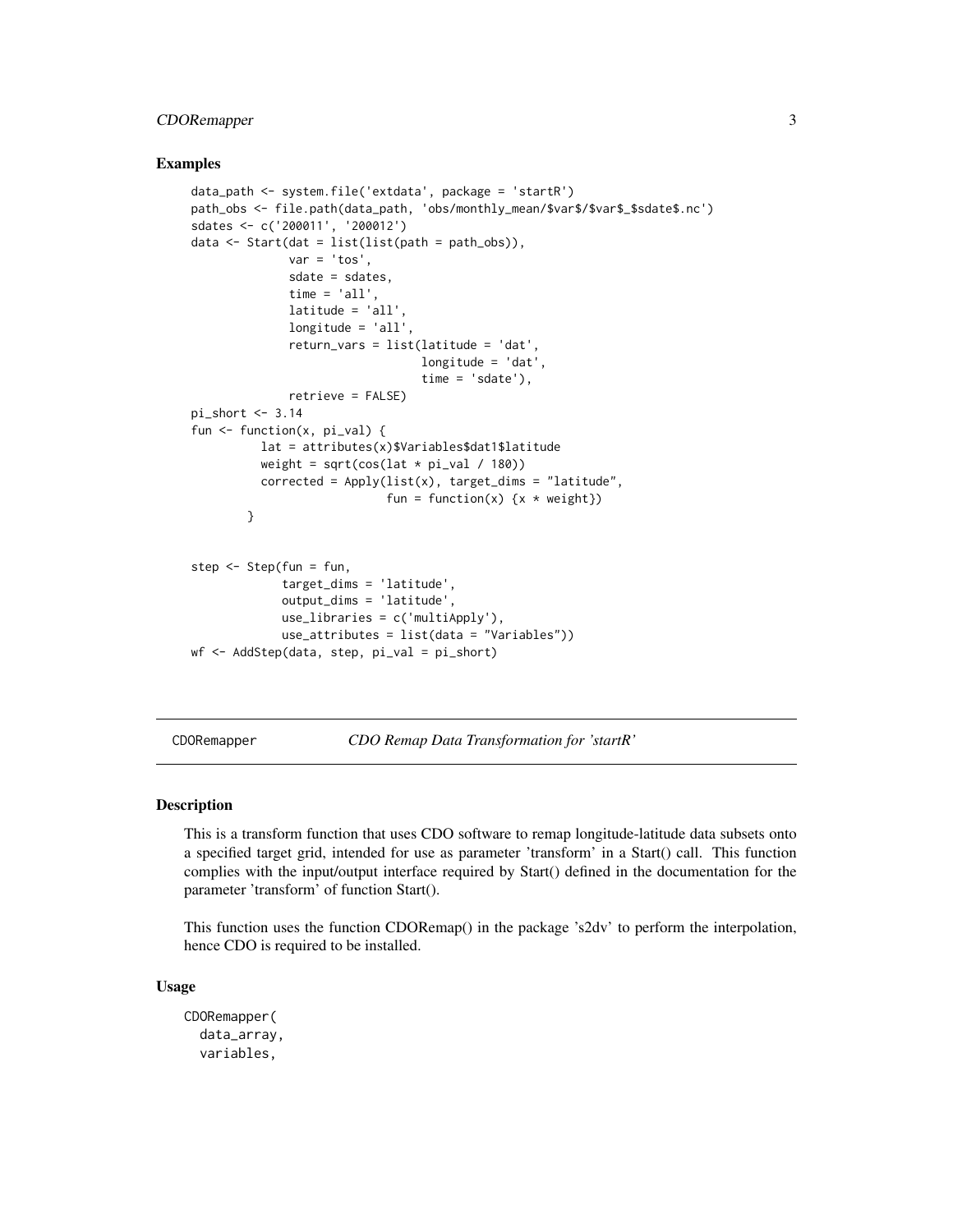```
file_selectors = NULL,
  crop_domain = NULL,
  ...
\lambda
```
#### Arguments

| data_array  | A data array to be transformed. See details in the documentation of the parame-<br>ter 'transform' of the function Start().                                                                                                                    |
|-------------|------------------------------------------------------------------------------------------------------------------------------------------------------------------------------------------------------------------------------------------------|
| variables   | A list of auxiliary variables required for the transformation, automatically pro-<br>vided by Start(). See details in the documentation of the parameter 'transform'<br>of the function $Start()$ .                                            |
|             | file_selectors A charcter vector indicating the information of the path of the file parameter<br>'data_array' comes from. See details in the documentation of the parameter<br>'transform' of the function Start(). The default value is NULL. |
| crop_domain | A list of the transformed domain of each transform variable, automatically pro-<br>vided by $Start()$ .                                                                                                                                        |
| $\cdot$     | A list of additional parameters to adjust the transform process, as provided in the<br>parameter 'transform_params' in a Start() call. See details in the documentation<br>of the parameter 'transform' of the function Start().               |

#### Value

An array with the same amount of dimensions as the input data array, potentially with different sizes, and potentially with the attribute 'variables' with additional auxiliary data. See details in the documentation of the parameter 'transform' of the function Start().

## See Also

[CDORemap](#page-0-0)

# Examples

```
# Used in Start():
data_path <- system.file('extdata', package = 'startR')
path_obs <- file.path(data_path, 'obs/monthly_mean/$var$/$var$_$sdate$.nc')
sdates <- c('200011')
data \le Start(dat = list(list(path = path_obs)),
              var = 'tos',sdate = sdates,
              time = 'all',latitude = values(list(-60, 60)),
               latitude_reorder = Sort(decreasing = TRUE),
               longitude = values(list(-120, 120)),
               longitude_reorder = CircularSort(-180, 180),
               transform = CDORemapper,
               transform_params = list(grid = 'r360x181',
                                       method = 'conservative'),
               transform_vars = c('latitude', 'longitude'),
```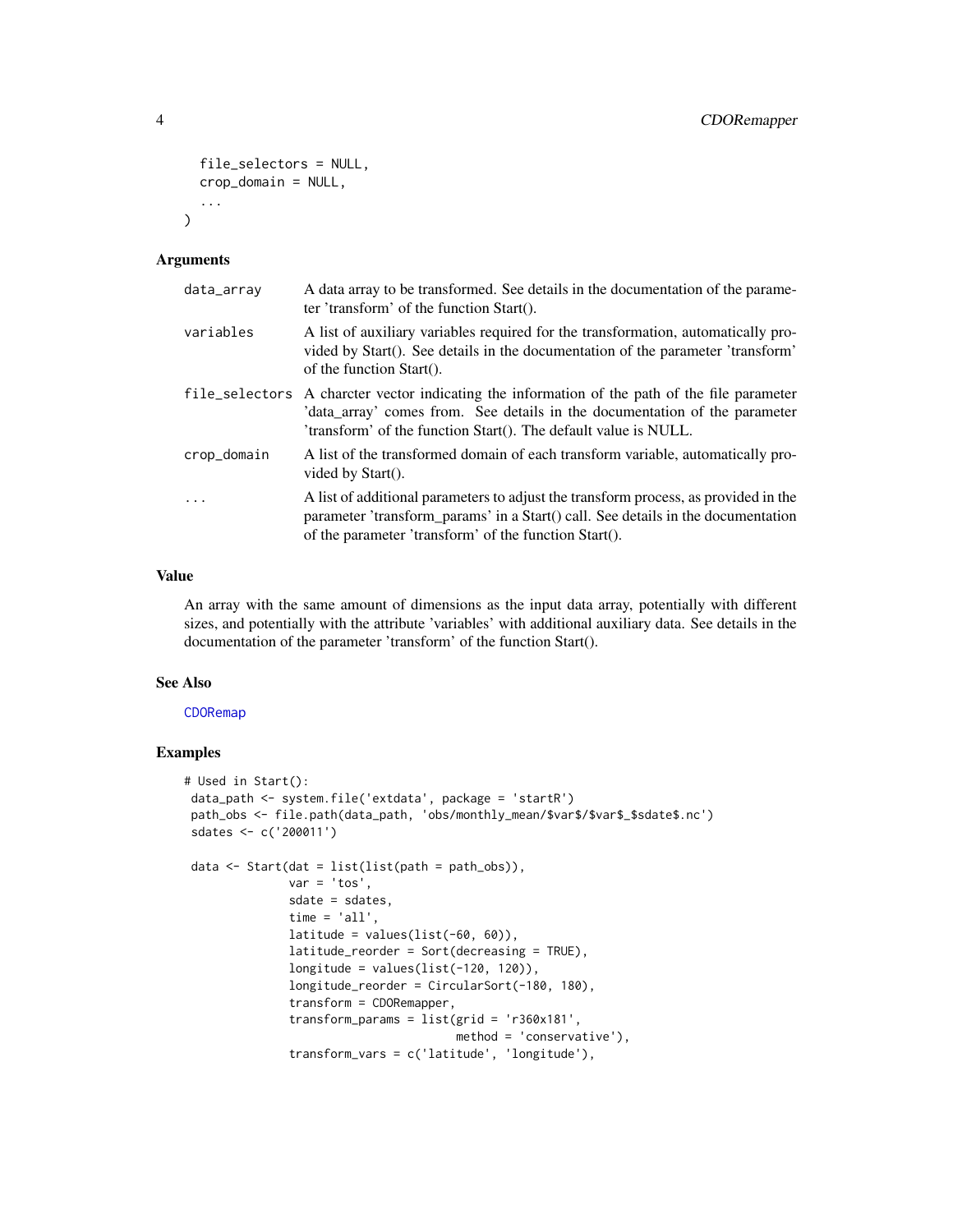<span id="page-4-0"></span>Collect 5 and 5 and 5 and 5 and 5 and 5 and 5 and 5 and 5 and 5 and 5 and 5 and 5 and 5 and 5 and 5 and 5 and 5 and 5 and 5 and 5 and 5 and 5 and 5 and 5 and 5 and 5 and 5 and 5 and 5 and 5 and 5 and 5 and 5 and 5 and 5 an

```
return_vars = list(latitude = 'dat',
                  longitude = 'dat',
                   time = 'sdate'),
retrieve = FALSE)
```
Collect *Collect and merge the computation results*

# Description

The final step of the startR workflow after the data operation. It is used when the parameter 'wait' of Compute() is FALSE, and the functionality includes updating the job status shown on the EC-Flow GUI and collecting all the chunks of results as one data array when the execution is done. See more details on [startR GitLab.](https://earth.bsc.es/gitlab/es/startR/)

#### Usage

Collect(startr\_exec, wait = TRUE, remove = TRUE)

# Arguments

| startr_exec | An R object returned by Compute() when the parameter 'wait' of Compute() is<br>FALSE. It can be directly from a Compute() call or read from the RDS file.                                                                                                                                                                                                                                                                                                                                                                                                                              |
|-------------|----------------------------------------------------------------------------------------------------------------------------------------------------------------------------------------------------------------------------------------------------------------------------------------------------------------------------------------------------------------------------------------------------------------------------------------------------------------------------------------------------------------------------------------------------------------------------------------|
| wait        | A logical value deciding whether the R session waits for the Collect() call to<br>finish (TRUE) or not (FALSE). If TRUE, it will be a blocking call, in which<br>Collect() will retrieve information from the HPC, including signals and outputs,<br>each polling period seconds. The the status can be monitored on the EC-Flow<br>GUI. Collect() will not return until the results of all chunks have been received.<br>If FALSE, Collect() will crash with an error if the execution has not finished yet,<br>otherwise it will return the merged array. The default value is TRUE. |
| remove      | A logical value deciding whether to remove of all data results received from the<br>HPC (and stored under 'ecflow_suite_dir', the parameter in Compute()) after<br>being collected. To preserve the data and Collect() it as many times as desired,<br>set remove to FALSE. The default value is TRUE.                                                                                                                                                                                                                                                                                 |

#### Value

A list of merged data array.

# Examples

```
data_path <- system.file('extdata', package = 'startR')
path_obs <- file.path(data_path, 'obs/monthly_mean/$var$/$var$_$sdate$.nc')
sdates <- c('200011', '200012')
data \le Start(dat = list(list(path = path_obs)),
             var = 'tos',sdate = sdates,
```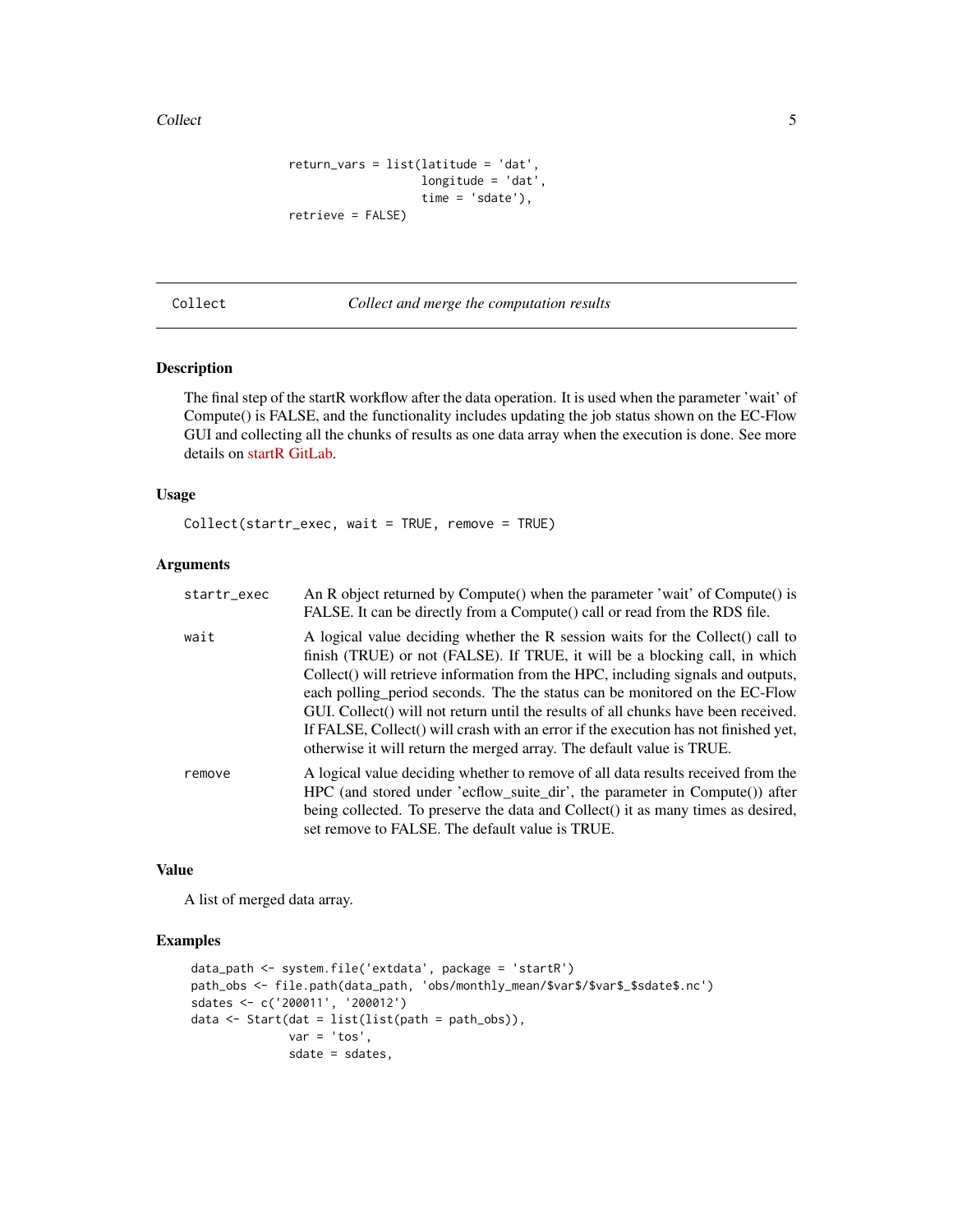```
time = 'all',latitude = 'all',
               longitude = 'all',
               return_vars = list(latitude = 'dat',
                                  longitude = 'dat',
                                  time = 'sdate'),
               retrieve = FALSE)
fun \leq function(x) {
          lat = attributes(x)$Variables$dat1$latitude
          weight = sqrt(cos(lat * pi / 180))
          corrected = Apply(list(x), target_dims = "latitude",
                             fun = function(x) \{x * weight\}}
step <- Step(fun = fun,
              target_dims = 'latitude',
              output_dims = 'latitude',
              use_libraries = c('multiApply'),
              use_attributes = list(data = "Variables"))
wf <- AddStep(data, step)
## Not run:
res <- Compute(wf, chunks = list(longitude = 2, sdate = 2),
                threads_load = 1,
                threads_compute = 4,
                cluster = list(queue_host = 'nord3',
                               queue_type = 'lsf',
                               temp_dir = '/on_hpc/tmp_dir/',
                               cores_per_job = 2,
                               job_wallclock = '05:00',
                               max_jobs = 4,
                               extra_queue_params = list('#BSUB -q bsc_es'),
                               bidirectional = FALSE,
                               polling_period = 10
                ),
                ecflow_suite_dir = '/on_local_machine/username/ecflow_dir/',
                wait = FALSE)saveRDS(res, file = 'test_collect.Rds')
collect_info <- readRDS('test_collect.Rds')
result <- Collect(collect_info, wait = TRUE)
## End(Not run)
```
Compute *Specify the execution parameters and trigger the execution*

#### Description

The step of the startR workflow after the complete workflow is defined by AddStep(). This function specifies the execution parameters and triggers the execution. The execution can be operated locally or on a remote machine. If it is the latter case, the configuration of the machine needs to be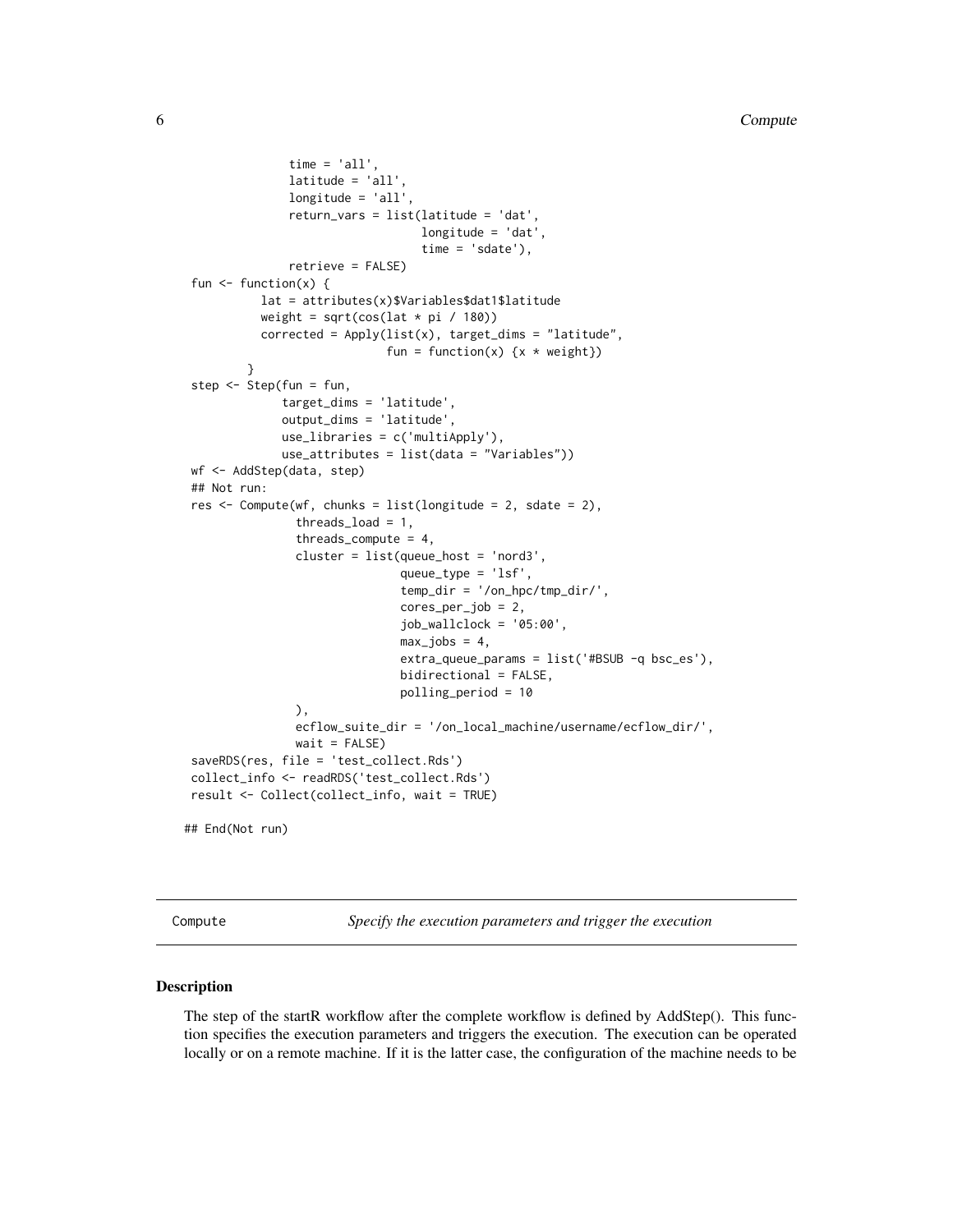#### **Compute** 7 **7**

sepecified in the function, and the EC-Flow server is required to be installed.

The execution can be operated by chunks to avoid overloading the RAM memory. After all the chunks are finished, Compute() will gather and merge them, and return a single data object, including one or multiple multidimensional data arrays and additional metadata.

# Usage

```
Compute(
 workflow,
  chunks = "auto",
  threads_load = 1,
  threads_compute = 1,
  cluster = NULL,
  ecflow_suite_dir = NULL,
  ecflow_server = NULL,
  silent = FALSE,
  debug = FALSE,
 wait = TRUE\lambda
```
# Arguments

| workflow         | A list of the class 'startR_workflow' returned by function AddSteop() or of class<br>'startR_cube' returned by function Start(). It contains all the objects needed for<br>the execution.                                                                                                                        |  |
|------------------|------------------------------------------------------------------------------------------------------------------------------------------------------------------------------------------------------------------------------------------------------------------------------------------------------------------|--|
| chunks           | A named list of dimensions which to split the data along and the number of<br>chunks to make for each. The chunked dimension can only be those not required<br>as the target dimension in function Step(). The default value is 'auto', which lists<br>all the non-target dimensions and each one has one chunk. |  |
| threads_load     | An integer indicating the number of execution threads to use for the data retrieval<br>stage. The default value is 1.                                                                                                                                                                                            |  |
| threads_compute  |                                                                                                                                                                                                                                                                                                                  |  |
|                  | An integer indicating the number of execution threads to use for the computa-<br>tion. The default value is 1.                                                                                                                                                                                                   |  |
| cluster          | A list of components that define the configuration of the machine to be run<br>on. The comoponents vary from the different machines. Check startR GitLab<br>for more details and examples. Only needed when the computation is not run<br>locally. The default value is NULL.                                    |  |
| ecflow_suite_dir |                                                                                                                                                                                                                                                                                                                  |  |
|                  | A character string indicating the path to a folder in the local workstation where to<br>store temporary files generated for the automatic management of the workflow.<br>Only needed when the execution is run remotely. The default value is NULL.                                                              |  |
| ecflow_server    | A named vector indicating the host and port of the EC-Flow server. The vec-<br>tor form should be c(host = 'hostname', port = port_number). Only needed<br>when the execution is run#' remotely. The default value is NULL.                                                                                      |  |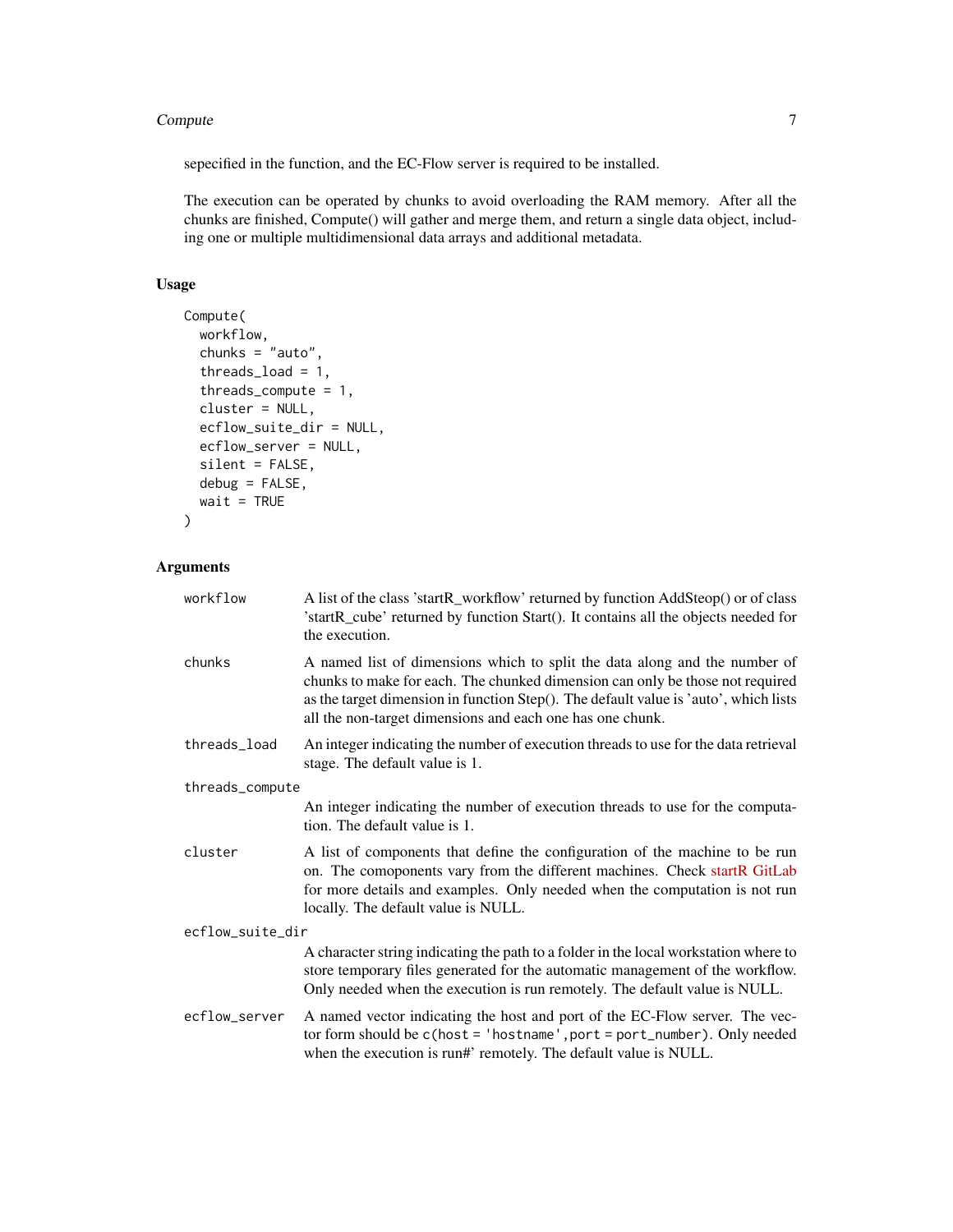| silent | A logical value deciding whether to print the computation progress (FALSE) on<br>the R session or not (TRUE). It only works when the execution runs locally or<br>the parameter 'wait' is TRUE. The default value is FALSE.                                                                                                                                                          |
|--------|--------------------------------------------------------------------------------------------------------------------------------------------------------------------------------------------------------------------------------------------------------------------------------------------------------------------------------------------------------------------------------------|
| debug  | A logical value deciding whether to return detailed messages on the progress and<br>operations in a Compute() call (TRUE) or not (FALSE). Automatically changed<br>to FALSE if parameter 'silent' is TRUE. The default value is FALSE.                                                                                                                                               |
| wait   | A logical value deciding whether the R session waits for the Compute() call to<br>finish (TRUE) or not (FALSE). If FALSE, it will return an object with all the<br>information of the startR execution that can be stored in your disk. After that, the<br>R session can be closed and the results can be collected later with the Collect()<br>function. The default value is TRUE. |

#### Value

A list of data arrays for the output returned by the last step in the specified workflow (wait = TRUE), or an object with information about the startR execution (wait = FALSE). The configuration details and profiling information are attached as attributes to the returned list of arrays.

#### Examples

```
data_path <- system.file('extdata', package = 'startR')
path_obs <- file.path(data_path, 'obs/monthly_mean/$var$/$var$_$sdate$.nc')
sdates <- c('200011', '200012')
data \le Start(dat = list(list(path = path_obs)),
              var = 'tos',sdate = sdates,
              time = 'all',
              latitude = 'all',
              longitude = 'all',
              return_vars = list(latitude = 'dat',
                                 longitude = 'dat',
                                 time = 'sdate').retrieve = FALSE)
fun \leftarrow function(x) {
          lat = attributes(x)$Variables$dat1$latitude
          weight = sqrt(cos(lat * pi / 180))corrected = Apply(list(x), target_dims = "latitude",
                            fun = function(x) \{x * weight\}}
step <- Step(fun = fun,
             target_dims = 'latitude',
             output_dims = 'latitude',
             use_libraries = c('multiApply'),
             use_attributes = list(data = "Variables"))
wf <- AddStep(data, step)
res \le Compute(wf, chunks = list(longitude = 4, sdate = 2))
```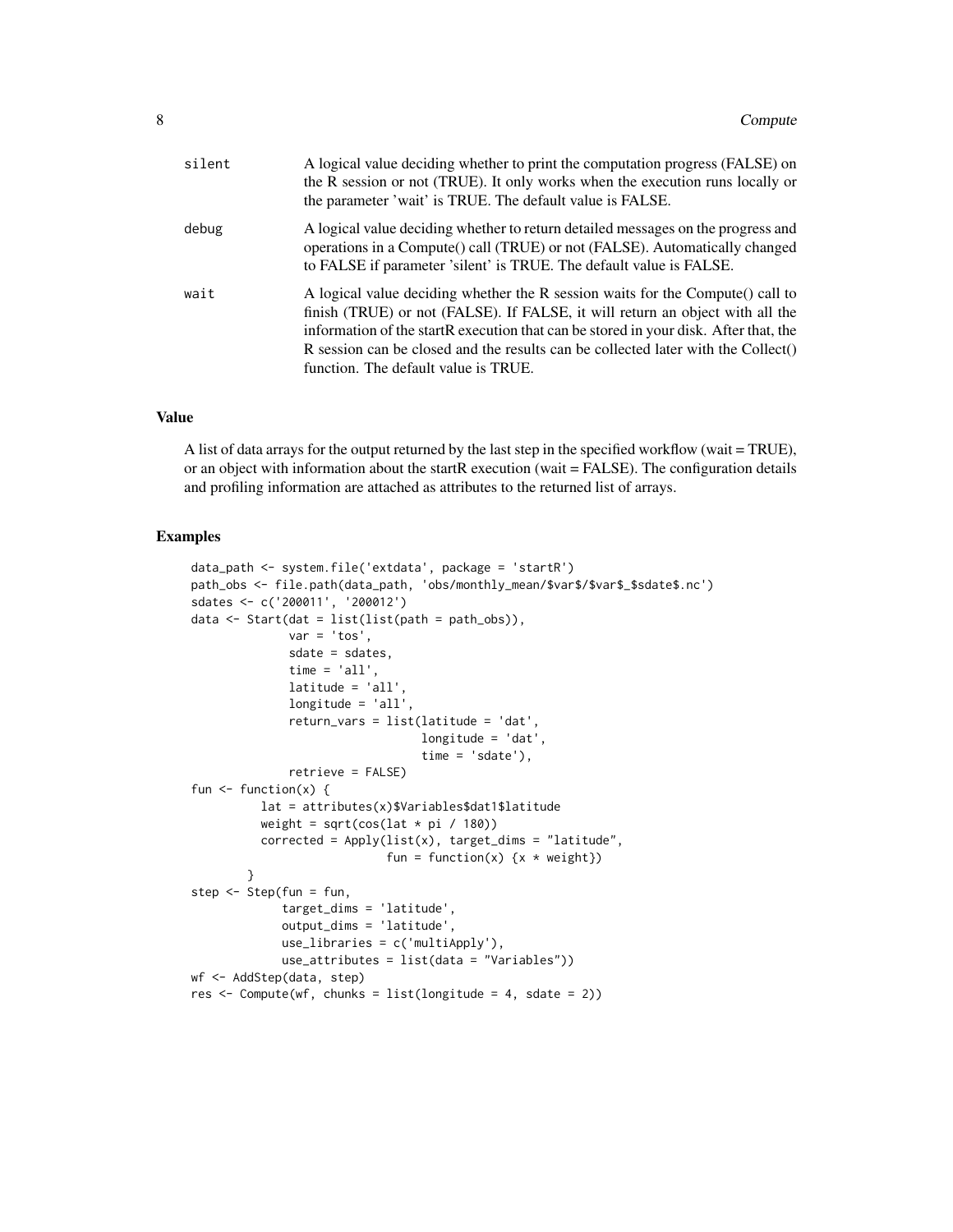<span id="page-8-1"></span><span id="page-8-0"></span>

#### Description

This is a helper function used in a Start() call to define the desired range of dimensions. It selects the indices of the coordinate variable from original data. See details in the documentation of the parameter ... 'indices to take' of the function Start().

#### Usage

indices(x)

#### Arguments

x A numeric vector or a list with two nemerics to take all the elements between the two specified indices (both extremes inclusive).

#### Value

Same as input, but with additional attribute 'indices', 'values', and 'chunk'.

#### See Also

#### [values](#page-33-1)

#### Examples

```
# Used in Start():
data_path <- system.file('extdata', package = 'startR')
path_obs <- file.path(data_path, 'obs/monthly_mean/$var$/$var$_$sdate$.nc')
 sdates <- c('200011', '200012')
 data \le Start(dat = list(list(path = path_obs)),
               var = 'tos',
               sdate = sdates,
               time = 'all',
               latitude = indices(1:2),
               longitude = indices(list(2, 14)),
               return_vars = list(latitude = 'dat',
                                  longitude = 'dat',
                                  time = 'sdate'),
               retrieve = FALSE)
```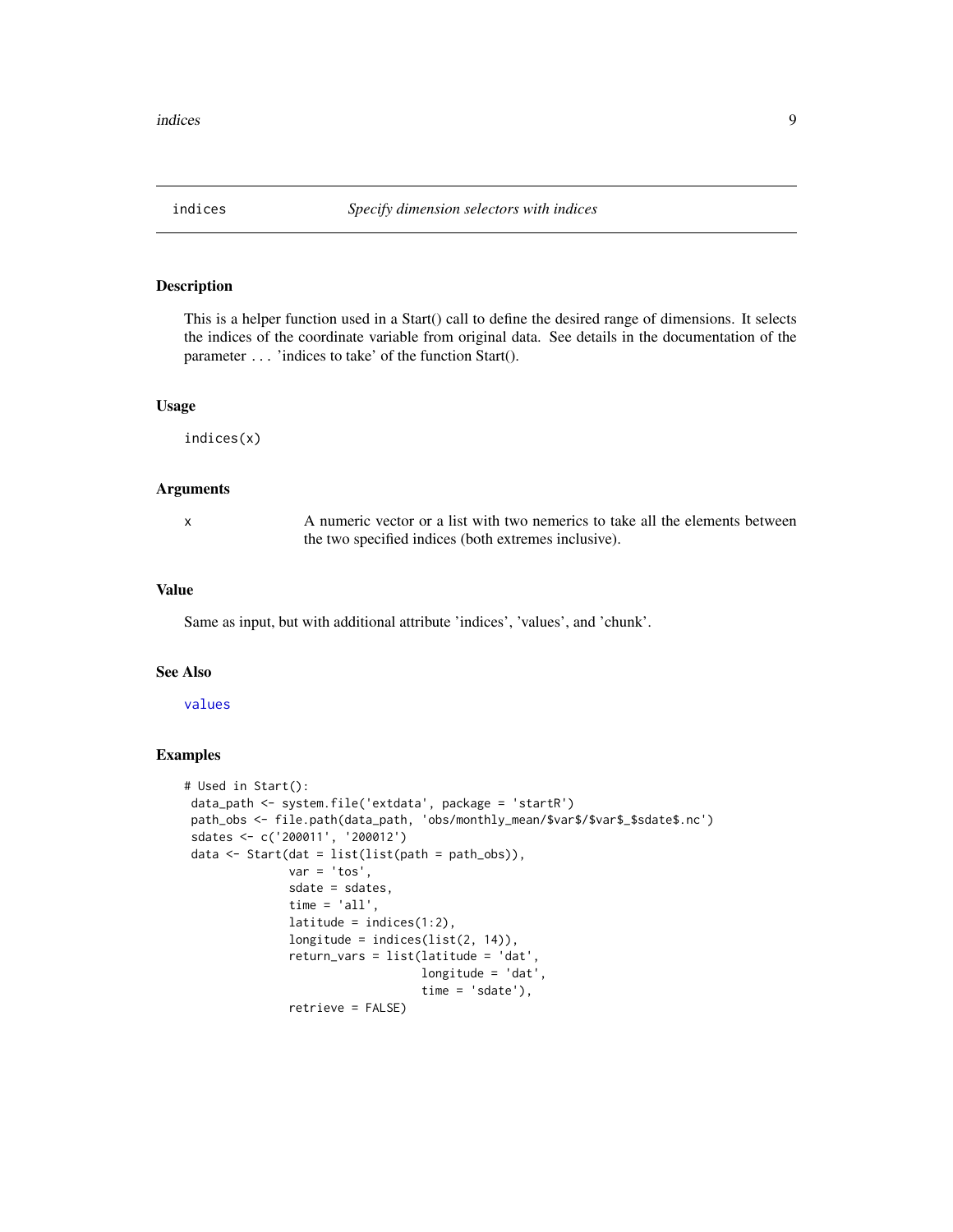<span id="page-9-2"></span><span id="page-9-0"></span>

#### Description

This is a file closer function for NetCDF files, intended for use as parameter 'file closer' in a Start() call. This function complies with the input/output interface required by Start() defined in the documentation for the parameter 'file\_closer'.

This function uses the function NcClose() in the package 'easyNCDF', which in turn uses nc\_close() in the package 'ncdf4'.

#### Usage

NcCloser(file\_object)

#### Arguments

file\_object An open connection to a NetCDF file, optionally with additional header information. See details in the documentation of the parameter 'file\_closer' of the function Start().

#### Value

This function returns NULL.

#### See Also

[NcOpener](#page-12-1) [NcDataReader](#page-9-1) [NcDimReader](#page-11-1) [NcVarReader](#page-13-1)

#### Examples

```
data_path <- system.file('extdata', package = 'startR')
path_obs <- file.path(data_path, 'obs/monthly_mean/tos/tos_200011.nc')
connection <- NcOpener(path_obs)
NcCloser(connection)
```
<span id="page-9-1"></span>NcDataReader *NetCDF file data reader for 'startR'*

#### Description

This is a data reader function for NetCDF files, intended for use as parameter file data reader in a Start() call. This function complies with the input/output interface required by Start() defined in the documentation for the parameter 'file\_data\_reader'.

This function uses the function NcToArray() in the package 'easyNCDF', which in turn uses nc\_var\_get() in the package 'ncdf4'.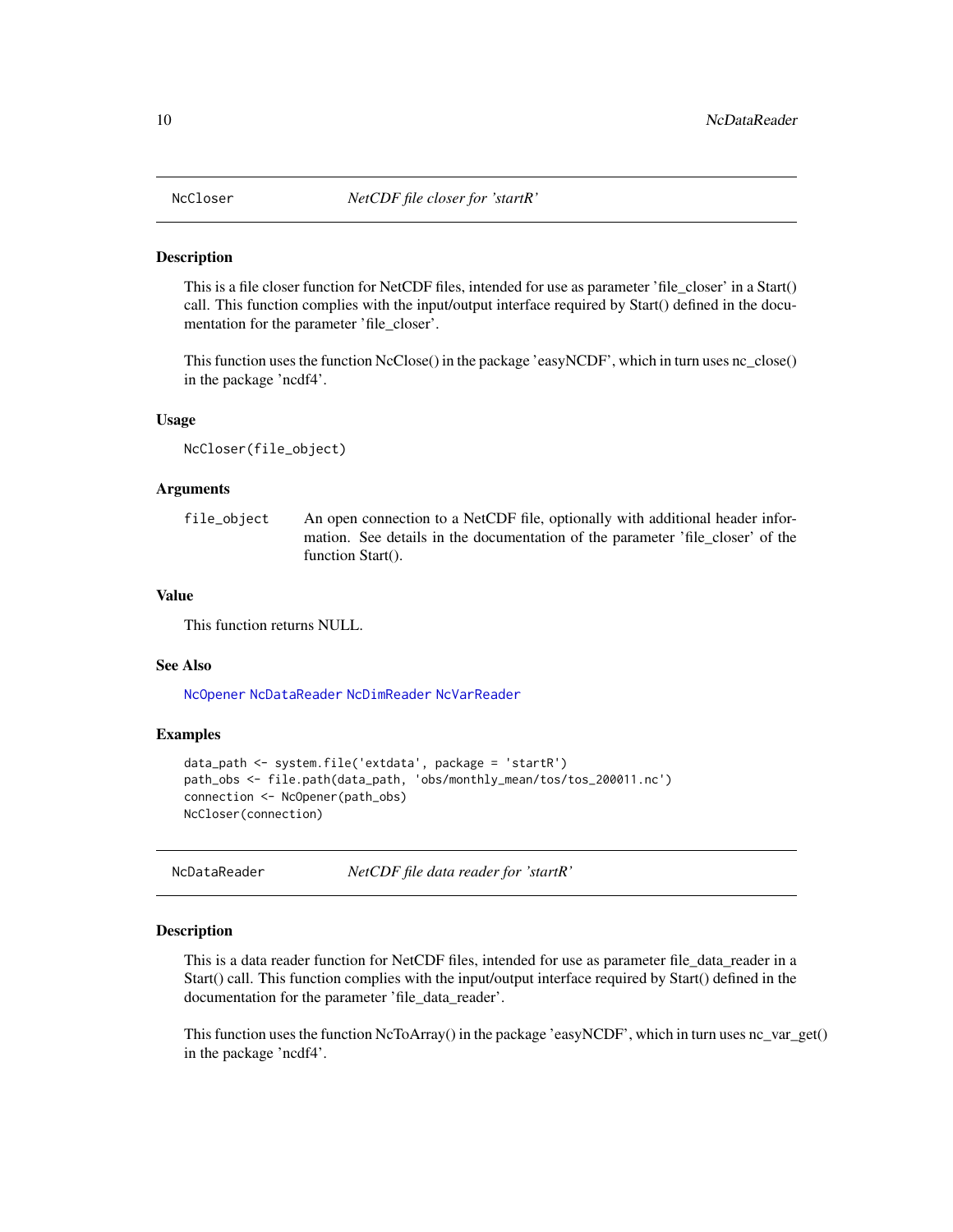# <span id="page-10-0"></span>NcDataReader 11 and 12 and 12 and 12 and 12 and 12 and 12 and 12 and 12 and 12 and 12 and 12 and 12 and 12 and 12 and 12 and 12 and 12 and 12 and 12 and 12 and 12 and 12 and 12 and 12 and 12 and 12 and 12 and 12 and 12 and

# Usage

```
NcDataReader(
  file_path = NULL,
  file_object = NULL,
  file_selectors = NULL,
  inner_indices = NULL,
  synonims
)
```
# Arguments

| file_path      | A character string indicating the path to the data file to read. See details in the<br>documentation of the parameter 'file_data_reader' of the function Start(). The<br>default value is NULL.                                                                                                      |
|----------------|------------------------------------------------------------------------------------------------------------------------------------------------------------------------------------------------------------------------------------------------------------------------------------------------------|
| file_object    | An open connection to a NetCDF file, optionally with additional header infor-<br>mation. See details in the documentation of the parameter 'file_data_reader' of<br>the function Start(). The default value is NULL.                                                                                 |
| file_selectors | A named list containing the information of the path of the file to read data from.<br>It is automatically provided by Start(). See details in the documentation of the<br>parameter 'file_data_reader' of the function Start(). The default value is NULL.                                           |
| inner_indices  | A named list of numeric vectors indicating the indices to take from each of the<br>inner dimensions in the requested file. It is automatically provided by Start().<br>See details in the documentation of the parameter 'file_data_reader' of the func-<br>tion Start(). The default value is NULL. |
| synonims       | A named list indicating the synonims for the dimension names to look for in<br>the requested file, exactly as provided in the parameter 'synonims' in a $Start()$<br>call. See details in the documentation of the parameter 'file_data_reader' of the<br>function Start().                          |

#### Value

A multidimensional data array with the named dimensions and indices requested in 'inner\_indices', potentially with the attribute 'variables' with additional auxiliary data. See details in the documentation of the parameter 'file\_data\_reader' of the function Start().

#### See Also

[NcOpener](#page-12-1) [NcDimReader](#page-11-1) [NcCloser](#page-9-2) [NcVarReader](#page-13-1)

#### Examples

```
data_path <- system.file('extdata', package = 'startR', mustWork = TRUE)
file_to_open <- file.path(data_path, 'obs/monthly_mean/tos/tos_200011.nc')
file_selectors \leq c(dat = 'dat1', var = 'tos', sdate = '200011')
first_round_indices <- list(time = 1, latitude = 1:8, longitude = 1:16)
synonims <- list(dat = 'dat', var = 'var', sdate = 'sdate', time = 'time',
                latitude = 'latitude', longitude = 'longitude')
sub_array <- NcDataReader(file_to_open, NULL, file_selectors,
                          first_round_indices, synonims)
```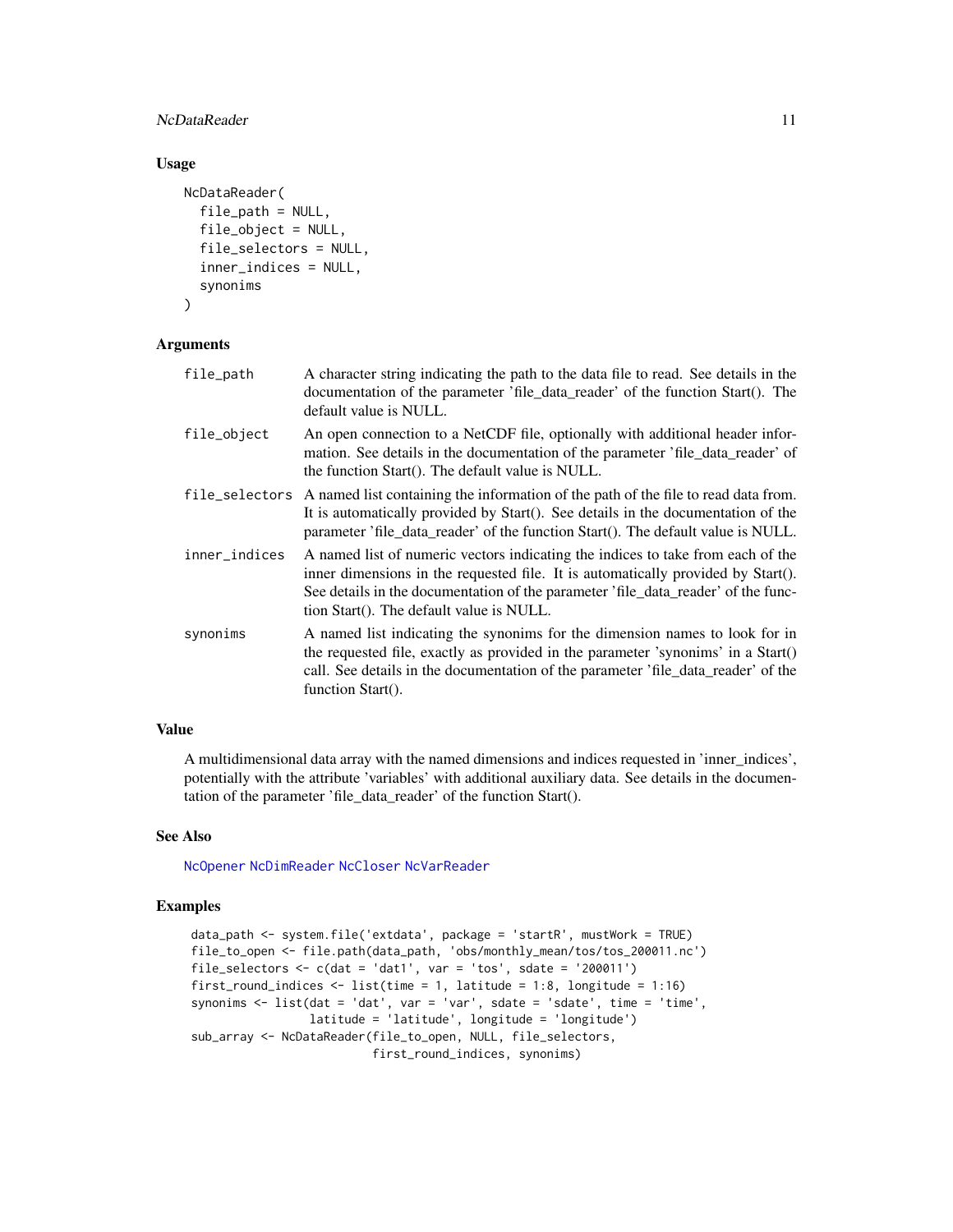<span id="page-11-1"></span><span id="page-11-0"></span>

# Description

A dimension reader function for NetCDF files, intended for use as parameter 'file\_dim\_reader' in a Start() call. It complies with the input/output interface required by Start() defined in the documentation for the parameter 'file\_dim\_reader' of that function.

This function uses the function NcReadDims() in the package 'easyNCDF'.

# Usage

```
NcDimReader(
  file_path = NULL,
  file_object = NULL,
  file_selectors = NULL,
  inner_indices = NULL,
  synonims
)
```
# Arguments

| file_path     | A character string indicating the path to the data file to read. See details in the<br>documentation of the parameter 'file_dim_reader' of the function Start(). The<br>default value is NULL.                                                                                                      |
|---------------|-----------------------------------------------------------------------------------------------------------------------------------------------------------------------------------------------------------------------------------------------------------------------------------------------------|
| file_object   | An open connection to a NetCDF file, optionally with additional header infor-<br>mation. See details in the documentation of the parameter 'file_dim_reader' of<br>the function Start(). The default value is NULL.                                                                                 |
|               | file_selectors A named list containing the information of the path of the file to read data from.<br>It is automatically provided by Start(). See details in the documentation of the<br>parameter 'file_dim_reader' of the function Start(). The default value is NULL.                            |
| inner_indices | A named list of numeric vectors indicating the indices to take from each of the<br>inner dimensions in the requested file. It is automatically provided by Start().<br>See details in the documentation of the parameter 'file_dim_reader' of the func-<br>tion Start(). The default value is NULL. |
| synonims      | A named list indicating the synonims for the dimension names to look for in<br>the requested file, exactly as provided in the parameter 'synonims' in a Start()<br>call. See details in the documentation of the parameter 'file_dim_reader' of the<br>function Start().                            |

#### Value

A named numeric vector with the names and sizes of the dimensions of the requested file.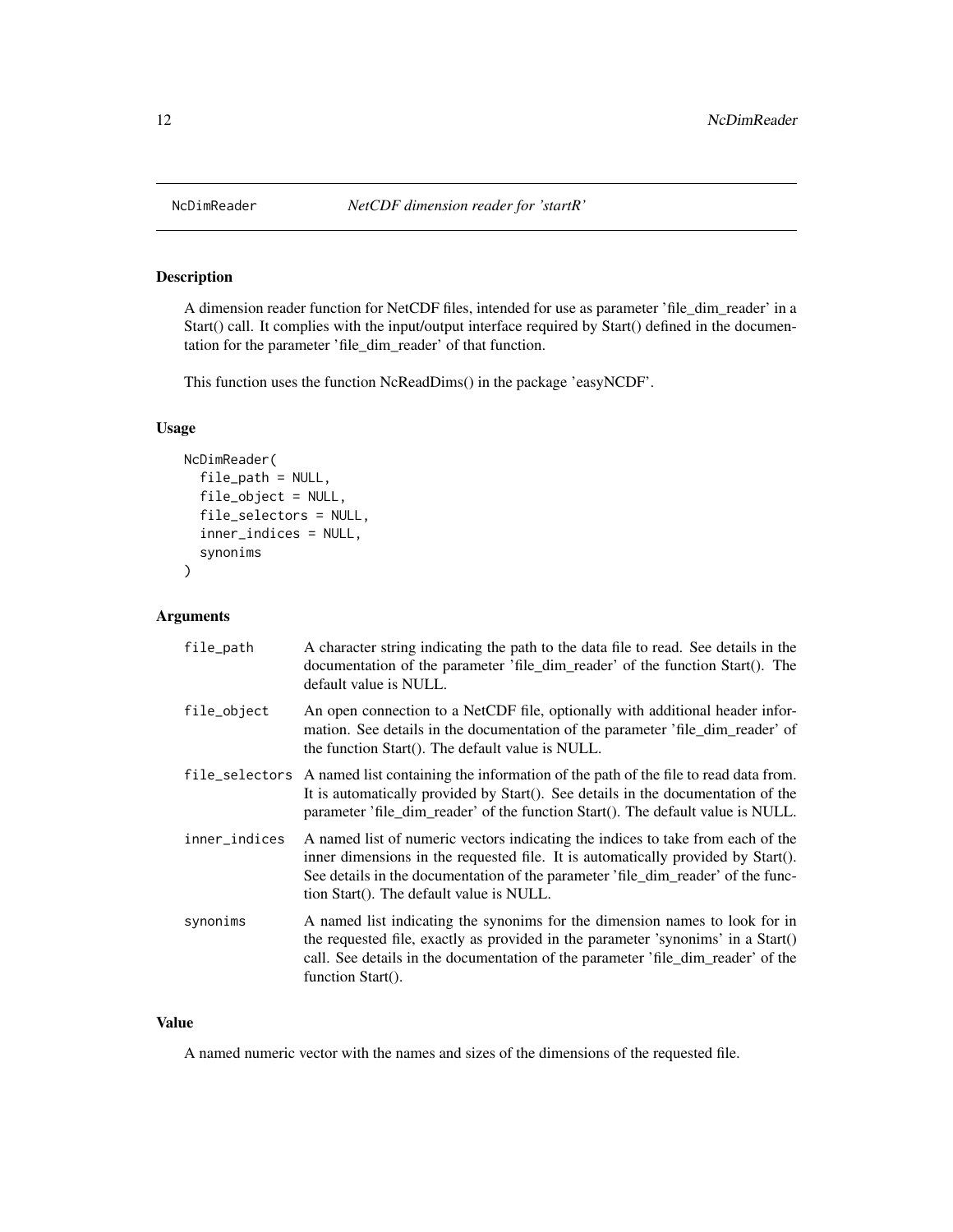#### <span id="page-12-0"></span>NcOpener 13

# See Also

[NcOpener](#page-12-1) [NcDataReader](#page-9-1) [NcCloser](#page-9-2) [NcVarReader](#page-13-1)

#### Examples

```
data_path <- system.file('extdata', package = 'startR')
file_to_open <- file.path(data_path, 'obs/monthly_mean/tos/tos_200011.nc')
file_selectors \leq c(dat = 'dat1', var = 'tos', sdate = '200011')
first_round_indices <- list(time = 1, latitude = 1:8, longitude = 1:16)
synonims <- list(dat = 'dat', var = 'var', sdate = 'sdate', time = 'time',
                 latitude = 'latitude', longitude = 'longitude')
dim_of_file <- NcDimReader(file_to_open, NULL, file_selectors,
                           first_round_indices, synonims)
```
<span id="page-12-1"></span>NcOpener *NetCDF file opener for 'startR'*

#### **Description**

This is a file opener function for NetCDF files, intended for use as parameter 'file\_opener' in a Start() call. This function complies with the input/output interface required by Start() defined in the documentation for the parameter 'file\_opener'.

This function uses the function NcOpen() in the package 'easyNCDF', which in turn uses nc\_open() in the package 'ncdf4'.

#### Usage

```
NcOpener(file_path)
```
#### Arguments

file\_path A character string indicating the path to the data file to read. See details in the documentation of the parameter 'file opener' of the function Start().

#### Value

An open connection to a NetCDF file with additional header information as returned by nc\_open() in the package 'ncdf4'. See details in the documentation of the parameter 'file\_opener' of the function Start().

#### See Also

[NcDimReader](#page-11-1) [NcDataReader](#page-9-1) [NcCloser](#page-9-2) [NcVarReader](#page-13-1)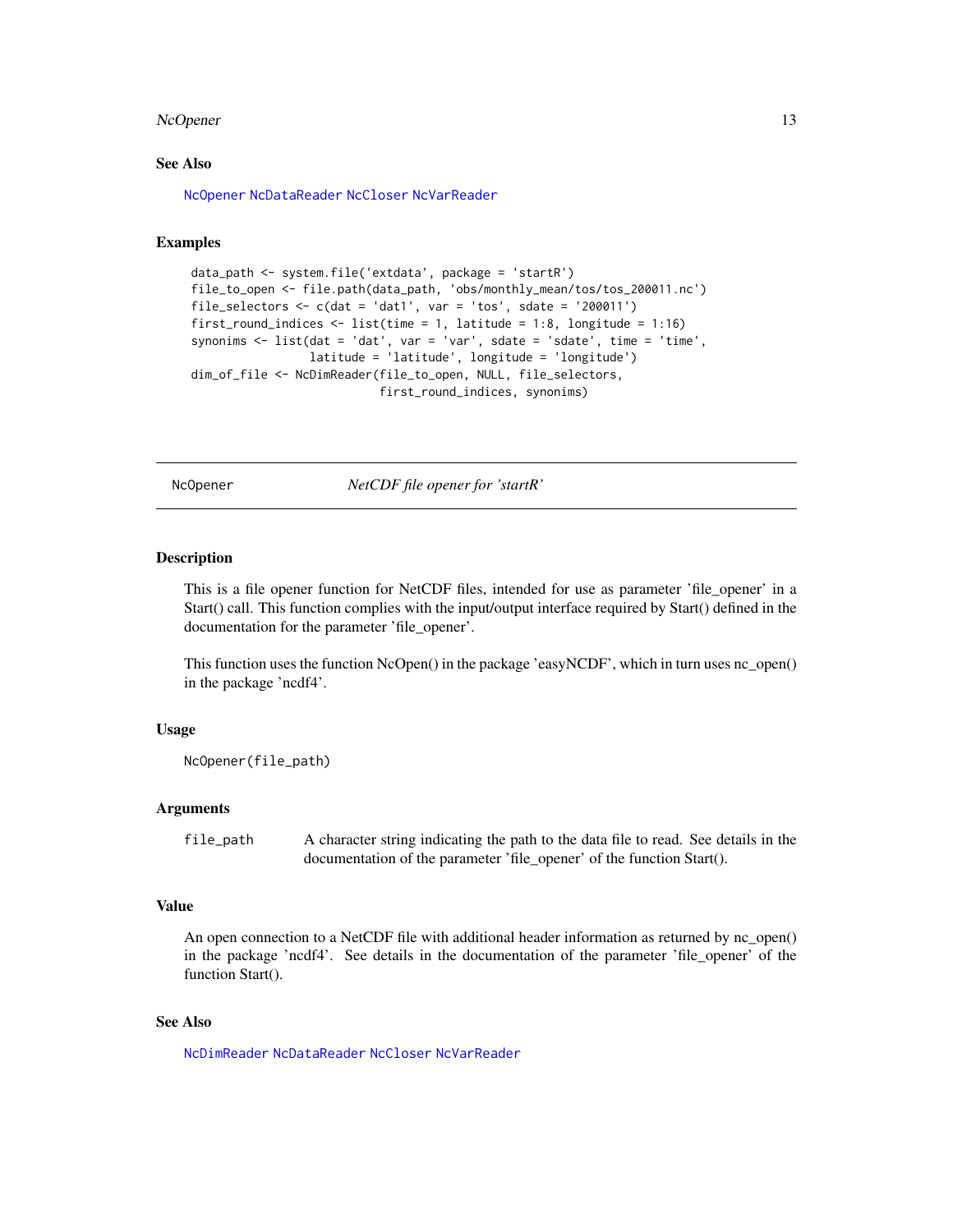#### Examples

```
data_path <- system.file('extdata', package = 'startR')
path_obs <- file.path(data_path, 'obs/monthly_mean/tos/tos_200011.nc')
connection <- NcOpener(path_obs)
NcCloser(connection)
```
<span id="page-13-1"></span>NcVarReader *NetCDF variable reader for 'startR'*

# Description

This is an auxiliary variable reader function for NetCDF files, intended for use as parameter 'file\_var\_reader' in a Start() call. It complies with the input/output interface required by Start() defined in the documentation for the parameter 'file\_var\_reader' of that function.

This function uses the function NcDataReader() in the package 'startR', which in turn uses Nc-ToArray() in the package 'easyNCDF', which in turn uses nc\_var\_get() in the package 'ncdf4'.

#### Usage

```
NcVarReader(
  file_path = NULL,
  file_object = NULL,
  file_selectors = NULL,
  var_name = NULL,
  synonims
)
```
# Arguments

| file_path   | A character string indicating the path to the data file to read the variable from.<br>See details in the documentation of the parameter 'file_var_reader' of the func-<br>tion Start(). The default value is NULL.                                                         |
|-------------|----------------------------------------------------------------------------------------------------------------------------------------------------------------------------------------------------------------------------------------------------------------------------|
| file_object | An open connection to a NetCDF file, optionally with additional header infor-<br>mation. See details in the documentation of the parameter 'file_var_reader' of<br>the function Start(). The default value is NULL.                                                        |
|             | file_selectors A named list containing the information of the path of the file to read data from.<br>It is automatically provided by Start(). See details in the documentation of the<br>parameter 'file_var_reader' of the function Start(). The default value is NULL.   |
| var_name    | A character string with the name of the variable to be read. The default value is<br>NULL.                                                                                                                                                                                 |
| synonims    | A named list indicating the synonims for the dimension names to look for in<br>the requested file, exactly as provided in the parameter 'synonims' in a $Start()$<br>call. See details in the documentation of the parameter 'file_var_reader' of the<br>function Start(). |

<span id="page-13-0"></span>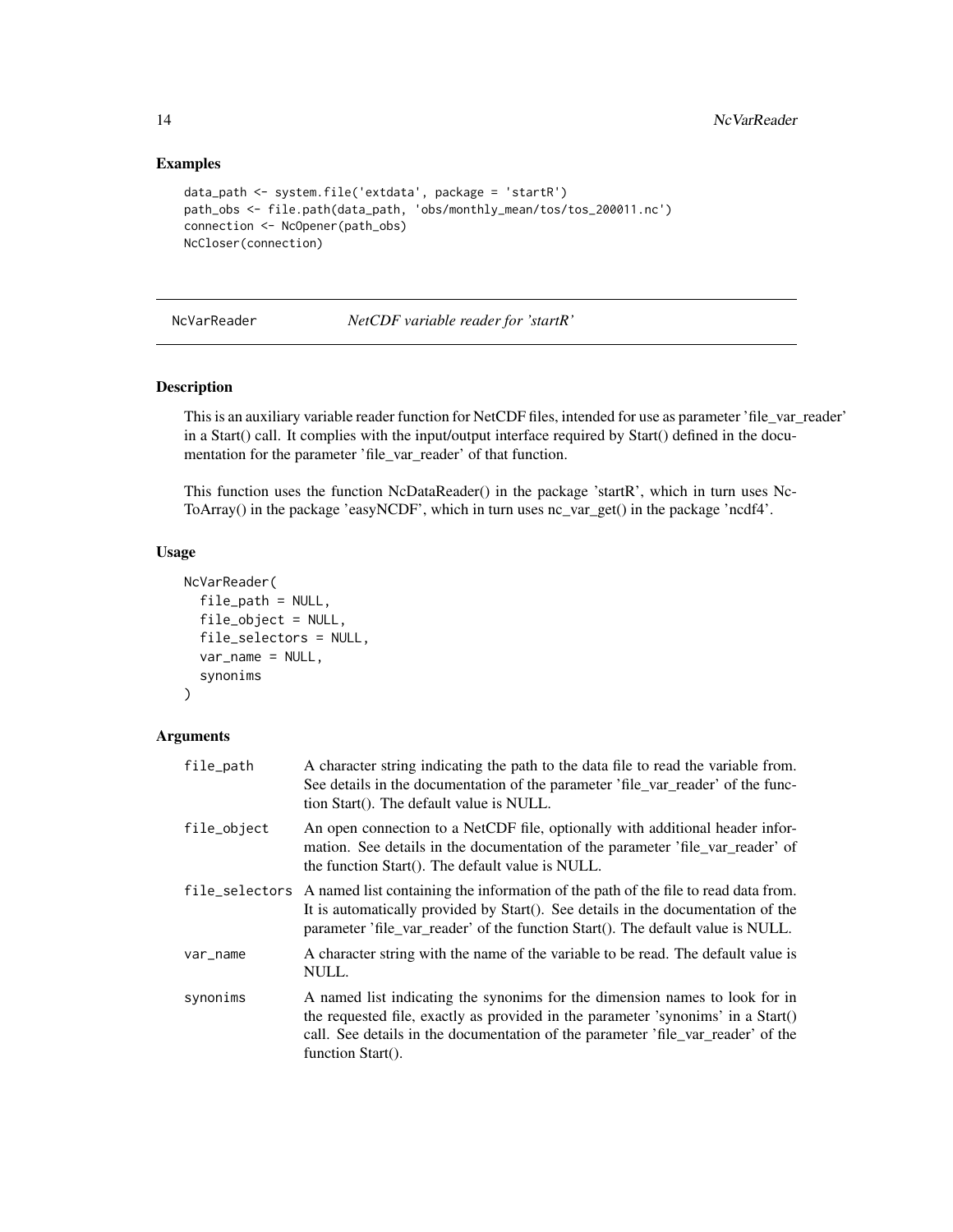# <span id="page-14-0"></span>SelectorChecker 15

#### Value

A multidimensional data array with the named dimensions, potentially with the attribute 'variables' with additional auxiliary data. See details in the documentation of the parameter 'file\_var\_reader' of the function Start().

#### See Also

[NcOpener](#page-12-1) [NcDataReader](#page-9-1) [NcCloser](#page-9-2) [NcDimReader](#page-11-1)

#### Examples

```
data_path <- system.file('extdata', package = 'startR')
file_to_open <- file.path(data_path, 'obs/monthly_mean/tos/tos_200011.nc')
file_selectors <- c(dat = 'dat1', var = 'tos', sdate = '200011')
synonims <- list(dat = 'dat', var = 'var', sdate = 'sdate', time = 'time',
                 latitude = 'latitude', longitude = 'longitude')
var <- NcVarReader(file_to_open, NULL, file_selectors,
                    'tos', synonims)
```
SelectorChecker *Translate a set of selectors into a set of numeric indices*

#### Description

This is a selector checker function intended for use as parameter 'selector\_checker' in a Start() call. It translates a set of selectors which is the value for one dimension into a set of numeric indices corresponding to the coordinate variable. The function complies with the input/output interface required by Start() defined in the documentation for the parameter 'selector\_checker' of Start().

#### Usage

```
SelectorChecker(selectors, var = NULL, return_indices = TRUE, tolerance = NULL)
```
#### Arguments

| selectors | A vector or a list of two of numeric indices or variable values to be retrieved for<br>a dimension, automatically provided by Start(). See details in the documentation<br>of the parameters 'selector_checker' and '' of the function Start().                                                                                                                                                   |
|-----------|---------------------------------------------------------------------------------------------------------------------------------------------------------------------------------------------------------------------------------------------------------------------------------------------------------------------------------------------------------------------------------------------------|
| var       | A vector of values of a coordinate variable for which to search matches with the<br>provided indices or values in the parameter 'selectors', automatically provided<br>by Start(). See details in the documentation of the parameters 'selector checker'<br>and '' of the function Start(). The default value is NULL. When not specified,<br>SelectorChecker() simply returns the input indices. |
|           | return_indices A logical value automatically configured by Start(), telling whether to return the<br>numeric indices or coordinate variable values after the matching. The default<br>value is TRUE.                                                                                                                                                                                              |
| tolerance | A numeric value indicating a tolerance value to be used in the matching of 'se-<br>lectors' and 'var'. See documentation on ' <dim_name>_tolerance' in  in the<br/>documentation of the function Start(). The default value is NULL.</dim_name>                                                                                                                                                   |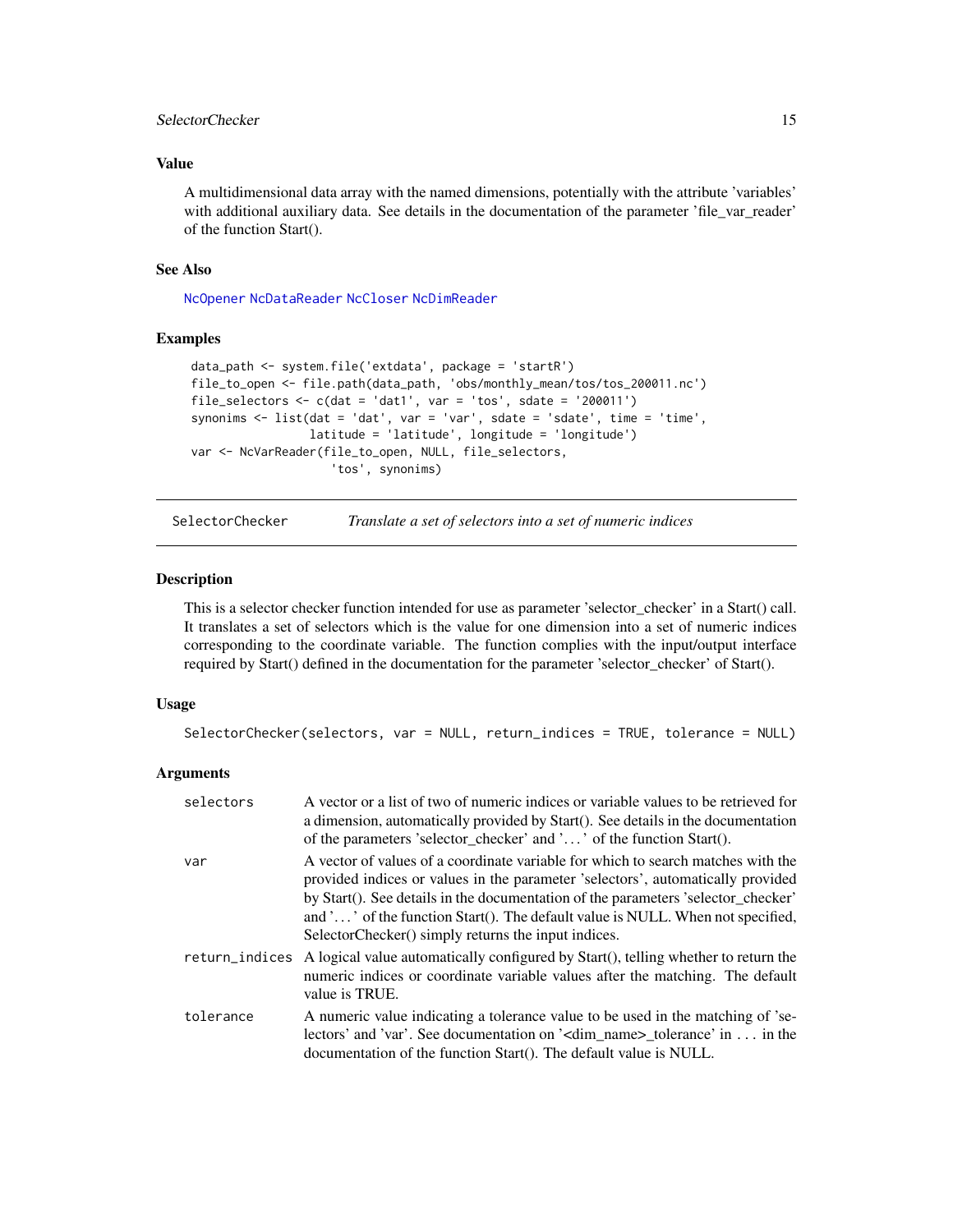# Value

A vector of either the indices of the matching values (if return\_indices = TRUE) or the matching values themselves (if return\_indices = FALSE).

#### Examples

```
# Get the latitudes from 10 to 20 degree
sub_array_of_selectors <- list(10, 20)
# The latitude values from original file
sub_array_of_values <- seq(90, -90, length.out = 258)[2:257]
SelectorChecker(sub_array_of_selectors, sub_array_of_values)
```
Sort *Sort the coordinate variable values in a Start() call*

#### Description

The reorder function intended for use as parameter '<dim\_name>\_reorder' in a call to the function Start(). This function complies with the input/output interface required by Start() defined in the documentation for the parameter ... of that function.

The coordinate applied to Sort() consists of an increasing or decreasing sort of the values. It is useful for adjusting the latitude order.

The coordinate applied to CircularSort() consists of a circular sort of values, where any values beyond the limits specified in the parameters 'start' and 'end' is applied a modulus to fall in the specified range. This is useful for circular coordinates such as the Earth longitudes.

#### Usage

```
Sort(...)
```
CircularSort(start, end, ...)

#### **Arguments**

| Additional parameters to adjust the reorderig. See function sort() for more de- |
|---------------------------------------------------------------------------------|
|                                                                                 |
|                                                                                 |
|                                                                                 |

### Value

A list of 2 containing:

| \$х  | The reordered values.                                      |
|------|------------------------------------------------------------|
| \$ix | The permutation indices of \$x in the original coordinate. |

<span id="page-15-0"></span>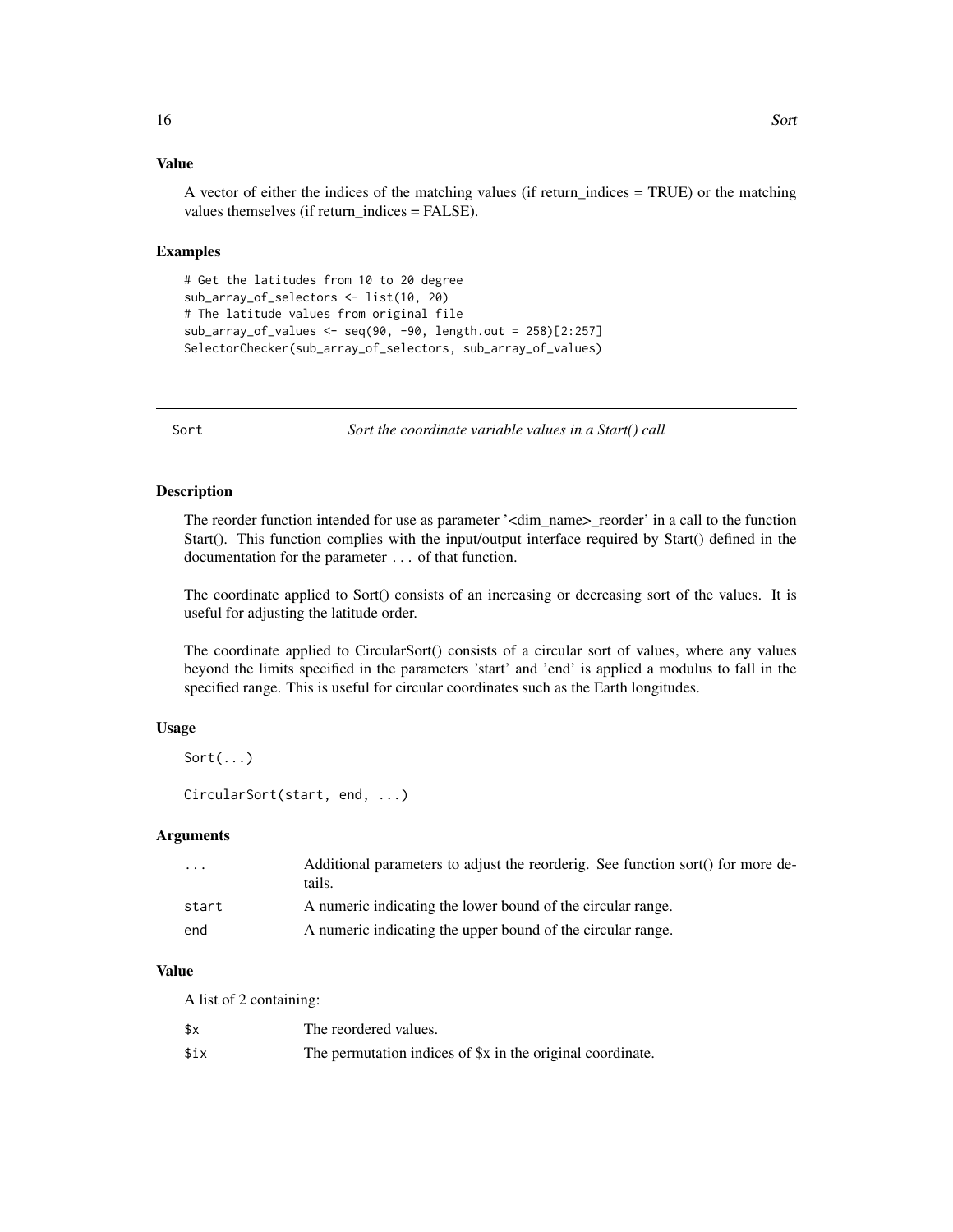# <span id="page-16-0"></span>Start 17

#### Examples

```
# Used in Start():
data_path <- system.file('extdata', package = 'startR')
path_obs <- file.path(data_path, 'obs/monthly_mean/$var$/$var$_$sdate$.nc')
sdates <- c('200011', '200012')
data \le Start(dat = list(list(path = path_obs)),
              var = 'tos'.sdate = sdates,
               time = 'all',
               latitude = values(list(-60, 60)),
               latitude_reorder = Sort(decreasing = TRUE),
               longitude = values(list(-120, 120)),
               longitude_reorder = CircularSort(-180, 180),
               return_vars = list(latitude = 'dat',
                                  longitude = 'dat',
                                  time = 'sdate'),retrieve = FALSE)
```
Start *Declare, discover, subset and retrieve multidimensional distributed data sets*

#### **Description**

See the [startR documentation and tutorial](https://earth.bsc.es/gitlab/es/startR) for a step-by-step explanation on how to use Start().

Nowadays in the era of big data, large multidimensional data sets from diverse sources need to be combined and processed. Analysis of big data in any field is often highly complex and timeconsuming. Taking subsets of these data sets and processing them efficiently become an indispensable practice. This technique is also known as Domain Decomposition, Map Reduce or, more commonly, 'chunking'.

startR (Subset, TrAnsform, ReTrieve, arrange and process large multidimensional data sets in R) is an R project started at BSC with the aim to develop a tool that allows the user to automatically process large multidimensional distributed data sets. It is an open source project that is open to external collaboration and funding, and will continuously evolve to support as many data set formats as possible while maximizing its efficiency.

startR provides a framework under which a data set (collection of one or multiple data files, potentially distributed over various remote servers) are perceived as if they all were part of a single large multidimensional array. Once such multidimensional array is declared, any user-defined function can be applied to the data in a apply-like fashion, where startR transparently implements the Map Reduce paradigm. The steps to follow in order to process a collection of big data sets are as follows:

• Declaring the data set, i.e. declaring the distribution of the data files involved, the dimensions and shape of the multidimensional array, and the boundaries of the target data. This step can be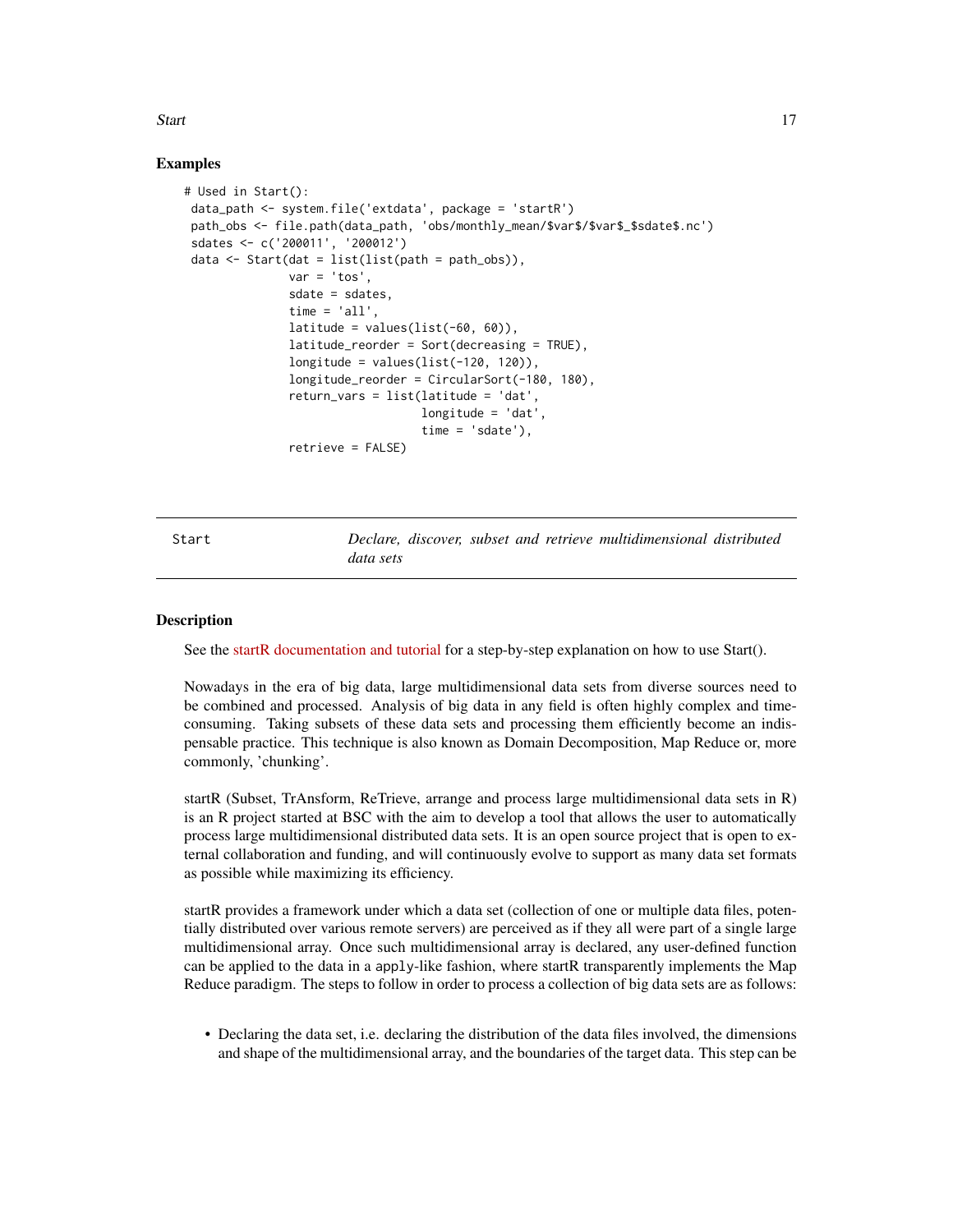performed with the Start() function. Numeric indices or coordinate values can be used when fixing the boundaries. It is common having the need to apply transformations, pre-processing or reordering to the data. Start() accepts user-defined transformation or reordering functions to be applied for such purposes. Once a data set is declared, a list of involved files, dimension lengths, memory size and other metadata is made available. Optionally, the data set can be retrieved and loaded onto the current R session if it is small enough.

- Declaring the workflow of operations to perform on the involved data set(s). This step can be performed with the Step() and AddStep() functions.
- Defining the computation settings. The mandatory settings include a) how many subsets to divide the data sets into and along which dimensions; b) which platform to perform the workflow of operations on (local machine or remote machine/HPC?), how to communicate with it (unidirectional or bidirectional connection? shared or separate file systems?), which queuing system it uses (slurm, PBS, LSF, none?); and c) how many parallel jobs and execution threads per job to use when running the calculations. This step can be performed when building up the call to the Compute() function.
- Running the computation. startR transparently implements the Map Reduce paradigm, according to the settings in the previous steps. The progress can optionally be monitored with the EC-Flow workflow management tool. When the computation ends, a report of performance timings is displayed. This step can be triggered with the Compute() function.

startR is not bound to a specific file format. Interface functions to custom file formats can be provided for Start() to read them. As this version, startR includes interface functions to the following file formats:

• NetCDF

Metadata and auxilliary data is also preserved and arranged by Start() in the measure that it is retrieved by the interface functions for a specific file format.

#### Usage

```
Start(
  ...,
  return_vars = NULL,
  synonims = NULL,
  file_opener = NcOpener,
  file_var_reader = NcVarReader,
  file_dim_reader = NcDimReader,
  file_data_reader = NcDataReader,
  file_closer = NcCloser,
  transform = NULL,
  transform_params = NULL,
  transform_vars = NULL,
  transform_extra_cells = 2,
  apply_indices_after_transform = FALSE,
  pattern_dims = NULL,
  metadata_dims = NULL,
  selector_checker = SelectorChecker,
  merge_across_dims = FALSE,
```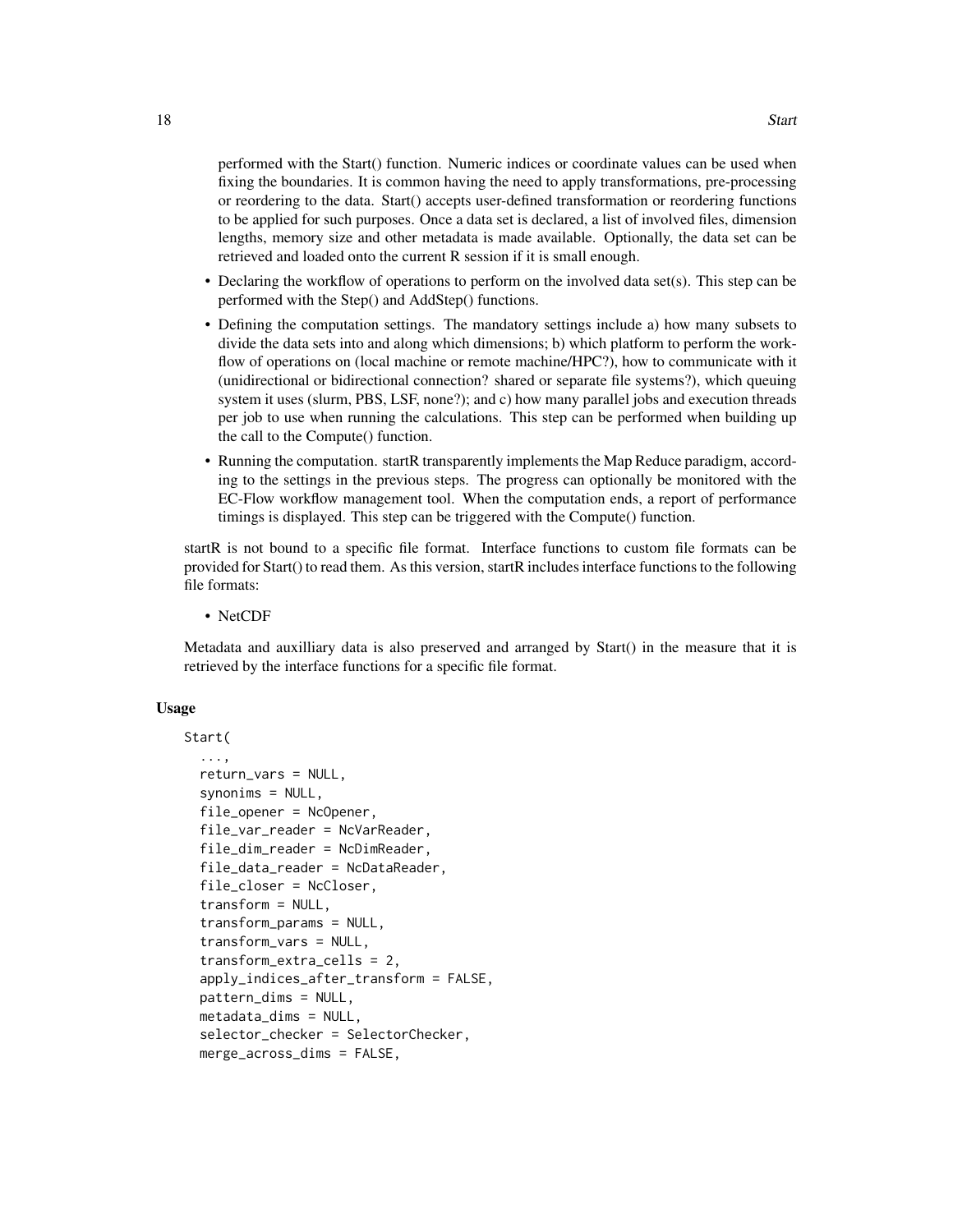Start 19

```
merge_across_dims_narm = TRUE,
split_multiselected_dims = FALSE,
path_glob_permissive = FALSE,
largest_dims_length = FALSE,
retrieve = FALSE,
num\_process = 1,
ObjectBigmemory = NULL,
silent = FALSE,
debug = FALSE
```
#### Arguments

)

... A selection of custemized parameters depending on the data format. When we retrieve data from one or a collection of data sets, the involved data can be perceived as belonging to a large multi-dimensional array. For instance, let us consider an example case. We want to retrieve data from a source, which contains data for the number of monthly sales of various items, and also for their retail price each month. The data on source is stored as follows:

> # /data/ # |-> sales/ # | |-> electronics # | | |-> item\_a.data # | | |-> item\_b.data # | | |-> item\_c.data # | |-> clothing # | |-> item\_d.data # | |-> idem\_e.data # | |-> idem\_f.data # |-> prices/ # |-> electronics # | |-> item\_a.data # | |-> item\_b.data # | |-> item\_c.data # |-> clothing # |-> item\_d.data # |-> item\_e.data # |-> item\_f.data

Each item file contains data, stored in whichever format, for the sales or prices over a time period, e.g. for the past 24 months, registered at 100 different stores over the world. Whichever the format it is stored in, each file can be perceived as a container of a data array of 2 dimensions, time and store. Let us assume the '.data' format allows to keep a name for each of these dimensions, and the actual names are 'time' and 'store'.

The different item files for sales or prices can be perceived as belonging to an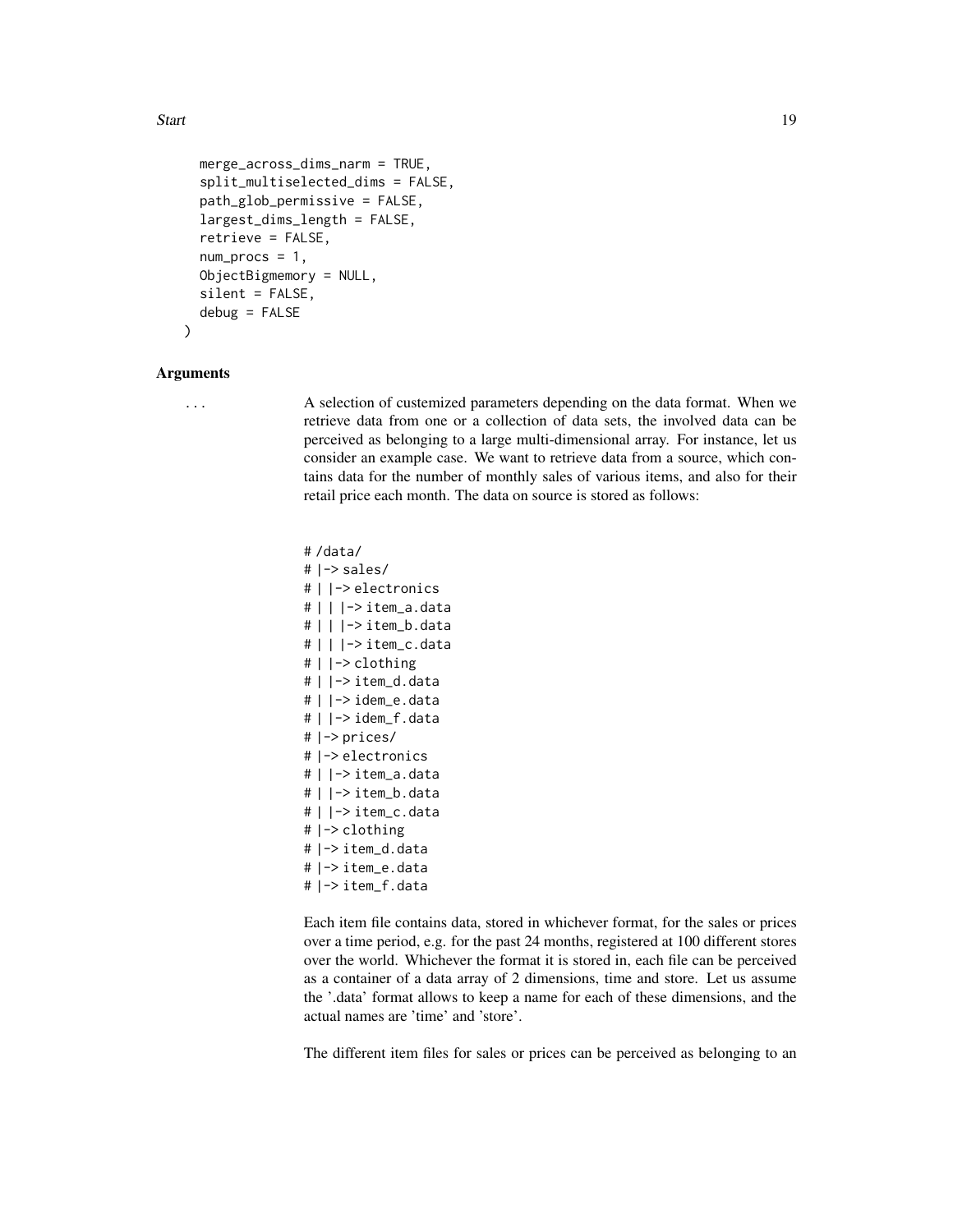'item' dimension of length 3, and the two groups of three items to a 'section' dimension of length 2, and the two groups of two sections (one with the sales and the other with the prices) can be perceived as belonging also to another dimension 'variable' of length 2. Even the source can be perceived as belonging to a dimension 'source' of length 1.

All in all, in this example, the whole data could be perceived as belonging to a multidimensional 'large array' of dimensions

# source variable section item store month # 1 2 2 3 100 24

The dimensions of this 'large array' can be classified in two types. The ones that group actual files (the file dimensions) and the ones that group data values inside the files (the inner dimensions). In the example, the file dimensions are 'source', 'variable', 'section' and 'item', whereas the inner dimensions are 'store' and 'month'.

Having the dimensions of our target sources in mind, the parameter ... expects to receive information on:

- The names of the expected dimensions of the 'large dataset' we want to retrieve data from
- The indices to take from each dimension (and other constraints)
- How to reorder the dimension if needed
- The location and organization of the files of the data sets

For each dimension, the 3 first information items can be specified with a set of parameters to be provided through .... For a given dimension 'dimname', six parameters can be specified:

```
# dimname = <indices_to_take>,# 'all' / 'first' / 'last' /
# # indices(c(1,10,20)) /
# # indices(c(1:20)) /
# # indices(list(1,20)) /
# # c(1,10,20) / c(1:20) /
# # list(1,20)
# dimname_var = <name_of_associated_coordinate_variable>,
# dimname_tolerance = <tolerance_value>,
# dimname_reorder = <reorder_function>,
# dimname_depends = <name_of_another_dimension>,
# dimname_across = <name_of_another_dimension>
```
The indices to take can be specified in three possible formats (see code comments above for examples). The first format consists in using character tags, such as 'all' (take all the indices available for that dimension), 'first' (take only the first) and 'last' (only the last). The second format consists in using numeric indices, which have to be wrapped in a call to the indices() helper function. For the second format, either a vector of numeric indices can be provided, or a list with two numeric indices can be provided to take all the indices in the range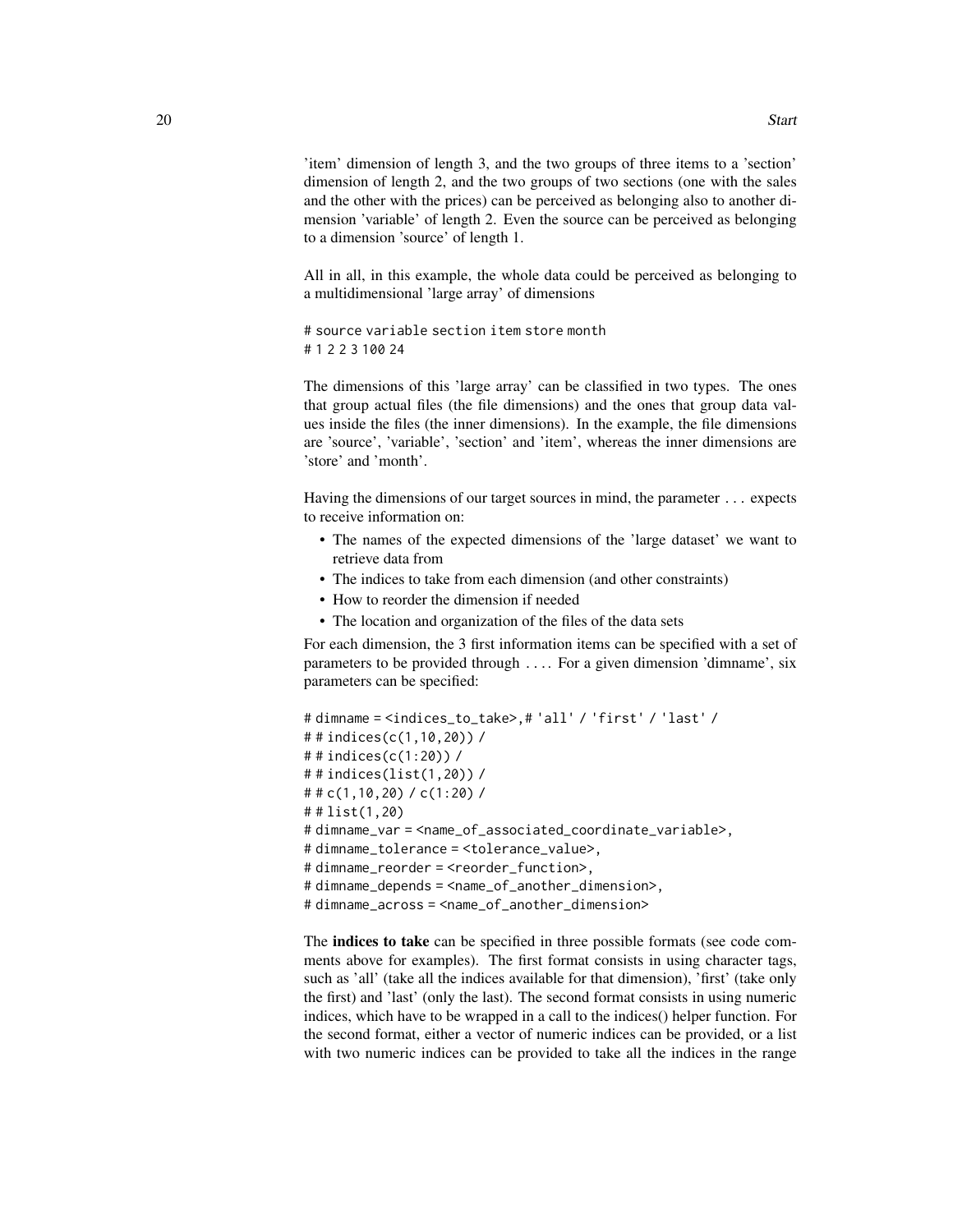between the two specified indices (both extremes inclusive). The third format consists in providing a vector character strings (for file dimensions) or of values of whichever type (for inner dimensions). For the file dimensions, the provided character strings in the third format will be used as components to build up the final path to the files (read further). For inner dimensions, the provided values in the third format will be compared to the values of an associated coordinate variable (must be specified in '<dimname>\_reorder', read further), and the indices of the closest values will be retrieved. When using the third format, a list with two values can also be provided to take all the indices of the values within the specified range.

The name of the associated coordinate variable must be a character string with the name of an associated coordinate variable to be found in the data files (in all\* of them). For this to work, a 'file\_var\_reader' function must be specified when calling Start() (see parameter 'file\_var\_reader'). The coordinate variable must also be requested in the parameter 'return\_vars' (see its section for details). This feature only works for inner dimensions.

The tolerance value is useful when indices for an inner dimension are specified in the third format (values of whichever type). In that case, the indices of the closest values in the coordinate variable are seeked. However the closest value might be too distant and we would want to consider no real match exists for such provided value. This is possible via the tolerance, which allows to specify a threshold beyond which not to seek for matching values and mark that index as missing value.

The **reorder function** is useful when indices for an inner dimension are speci-fied in the third fromat, and the retrieved indices need to be reordered in function of their provided associated variable values. A function can be provided, which receives as input a vector of values, and returns as outputs a list with the components \$x with the reordered values, and \$ix with the permutation indices. Two reordering functions are included in startR, the Sort() and the CircularSort().

The **name of another dimension** to be specified in  $\leq$  dimname betweends, only available for file dimensions, must be a character string with the name of another requested file dimension in ..., and will make Start() aware that the path components of a file dimension can vary in function of the path component of another file dimension. For instance, in the example above, specifying item\_depends = 'section' will make Start() aware that the item names vary in function of the section, i.e. section 'electronics' has items 'a', 'b' and 'c' but section 'clothing' has items 'd', 'e', 'f'. Otherwise Start() would expect to find the same item names in all the sections. If values() is used to define dimensions, it is possible to provide different values of the depending dimension for each depended dimension values. For example, if section = c('electronics','clothing'), we can use item = list(electronics =  $c('a', 'b', 'c'), clothing = c('d', 'e', 'f')).$ 

The **name of another dimension** to be specified in '<dimname>\_across', only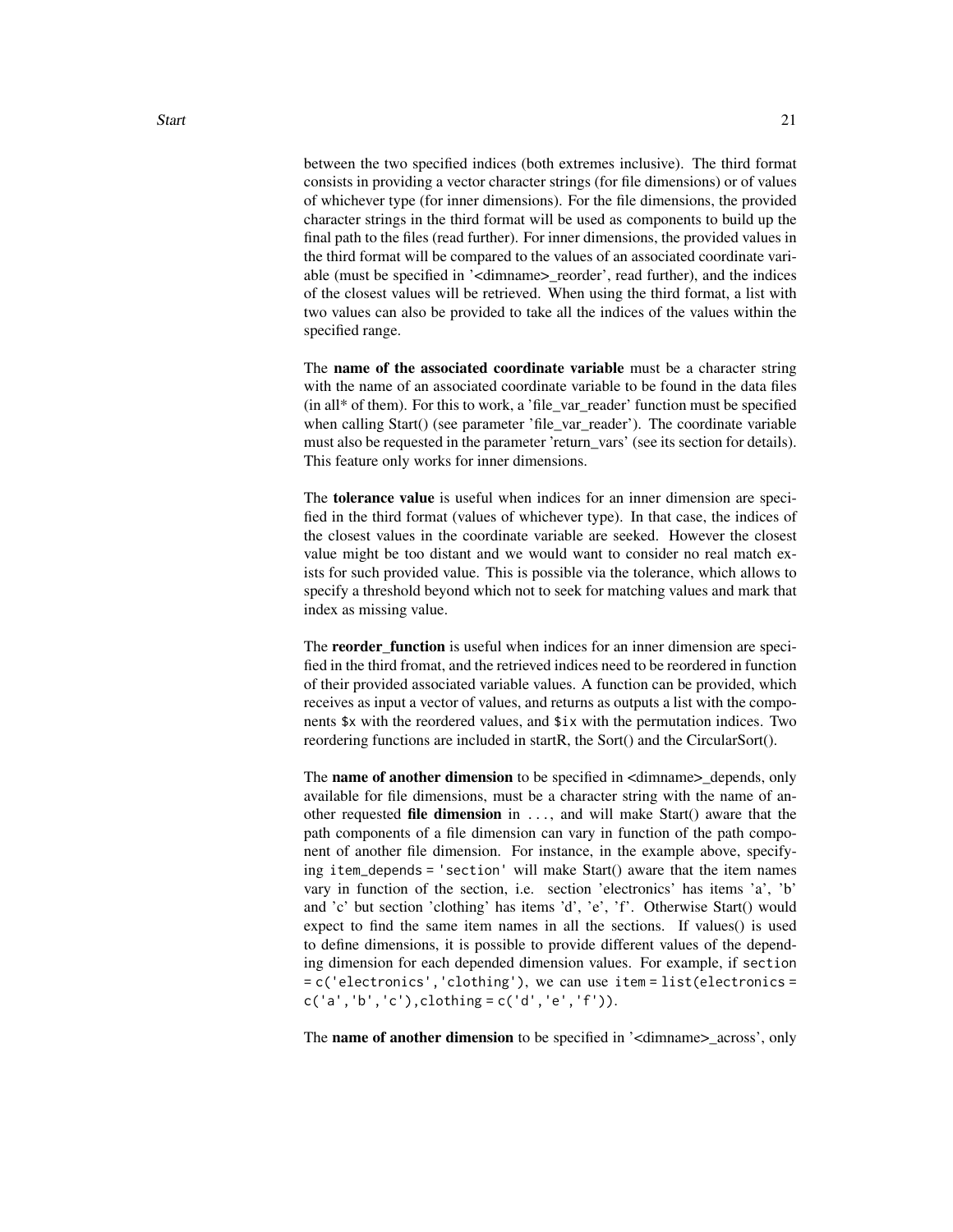available for inner dimensions, must be a character string with the name of another requested inner dimension in ..., and will make Start() aware that an inner dimension extends along multiple files. For instance, let us imagine that in the example above, the records for each item are so large that it becomes necessary to split them in multiple files each one containing the registers for a different period of time, e.g. in 10 files with 100 months each ('item\_a\_period1.data', 'item\_a\_period2.data', and so on). In that case, the data can be perceived as having an extra file dimension, the 'period' dimension. The inner dimension 'month' would extend across multiple files, and providing the parameter month = indices(1,300) would make Start() crash because it would perceive we have made a request out of bounds (each file contains 100 'month' indices, but we requested 1 to 300). This can be solved by specifying the parameter month\_across = period (a long with the full specification of the dimension 'period').

#### Defining the path pattern

As mentioned above, the parameter . . . also expects to receive information with the location of the data files. In order to do this, a special dimension must be defined. In that special dimension, in place of specifying indices to take, a path pattern must be provided. The path pattern is a character string that encodes the way the files are organized in their source. It must be a path to one of the data set files in an accessible local or remote file system, or a URL to one of the files provided by a local or remote server. The regions of this path that vary across files (along the file dimensions) must be replaced by wildcards. The wildcards must match any of the defined file dimensions in the call to Start() and must be delimited with heading and trailing '\$'. Shell globbing expressions can be used in the path pattern. See the next code snippet for an example of a path pattern.

All in all, the call to Start() to load the entire data set in the example of store item sales, would look as follows:

```
# data <-Start(source = paste0('/data/$variable$/',
# '$section$/$item$.data'),
# variable = 'all',
# section = 'all',
# item = 'all',
# item_depends = 'section',
# store = 'all',# month = 'all')
```
Note that in this example it would still be pending to properly define the parameters 'file\_opener', 'file\_closer', 'file\_dim\_reader', 'file\_var\_reader' and 'file\_data\_reader' for the '.data' file format (see the corresponding sections).

The call to Start() will return a multidimensional R array with the following dimensions:

# source variable section item store month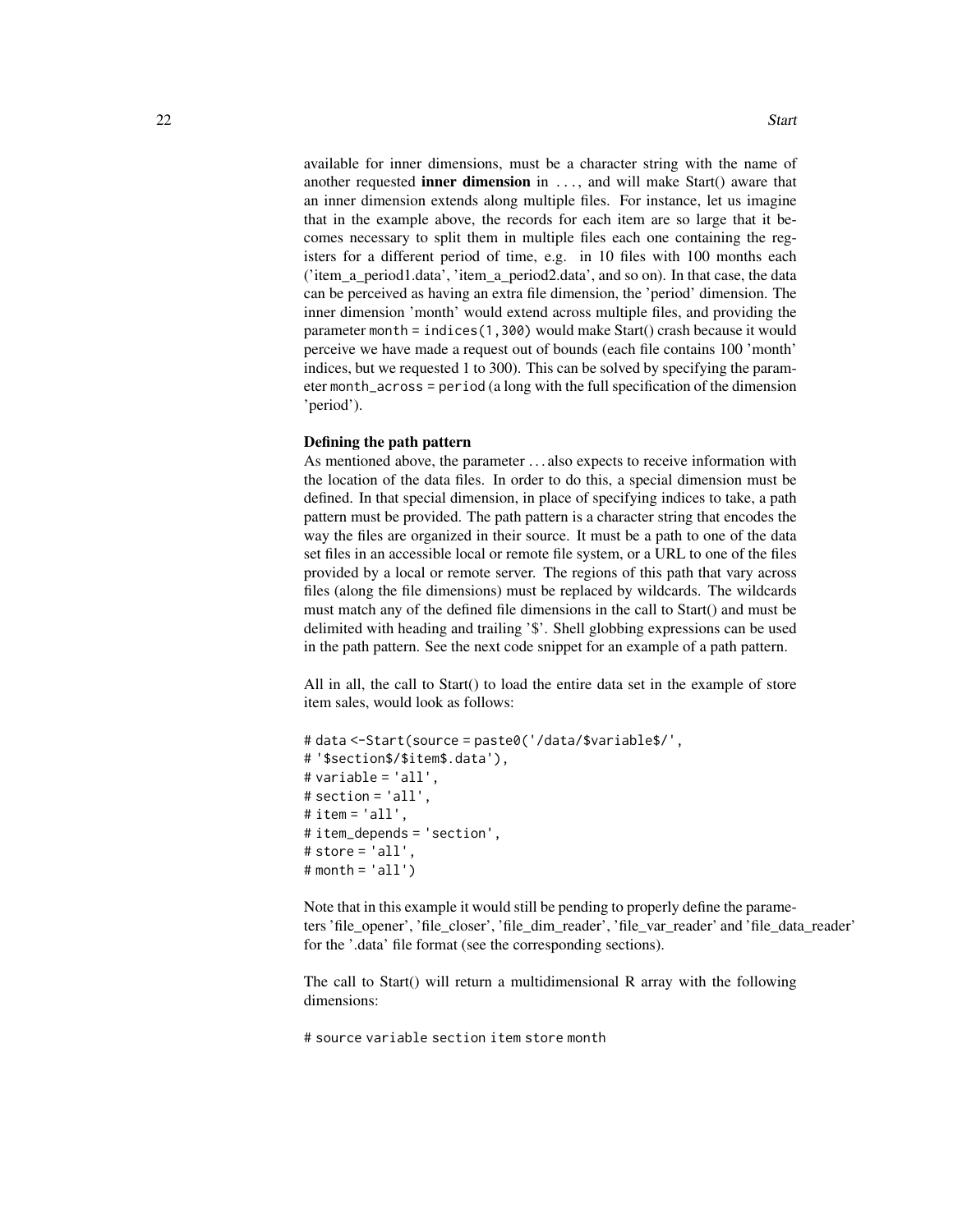# 1 2 2 3 100 24

The dimension specifications in the ... do not have to follow any particular order. The returned array will have the dimensions in the same order as they have been specified in the call. For example, the following call:

```
# data <-Start(source = paste0('/data/$variable$/',
# '$section$/$item$.data'),
# month = 'all',
# store = 'all',# item = 'all',# item_depends = 'section',
# section = 'all',
# variable = 'all')
```
would return an array with the following dimensions:

```
# source month store item section variable
# 1 24 100 3 2 2
```
Next, a more advanced example to retrieve data for only the sales records, for the first section ('electronics'), for the 1st and 3rd items and for the stores located in Barcelona (assuming the files contain the variable 'store\_location' with the name of the city each of the 100 stores are located at):

```
# data <-Start(source = paste0('/data/$variable$/',
# '$section$/$item$.data'),
# variable = 'sales',
# section = 'first',
# item = indices(c(1,3)),
# item_depends = 'section',
# store = 'Barcelona',
# store_var = 'store_location',
# month = 'all',
# return_vars = list(store_location = NULL))
```
The defined names for the dimensions do not necessarily have to match the names of the dimensions inside the file. Lists of alternative names to be seeked can be defined in the parameter 'synonims'.

If data from multiple sources (not necessarily following the same structure) has to be retrieved, it can be done by providing a vector of character strings with path pattern specifications, or, in the extended form, by providing a list of lists with the components 'name' and 'path', and the name of the dataset and path pattern as values, respectively. For example:

```
# data <-Start(source = list(
# list(name = 'sourceA',
# path = paste0('/sourceA/$variable$/',
```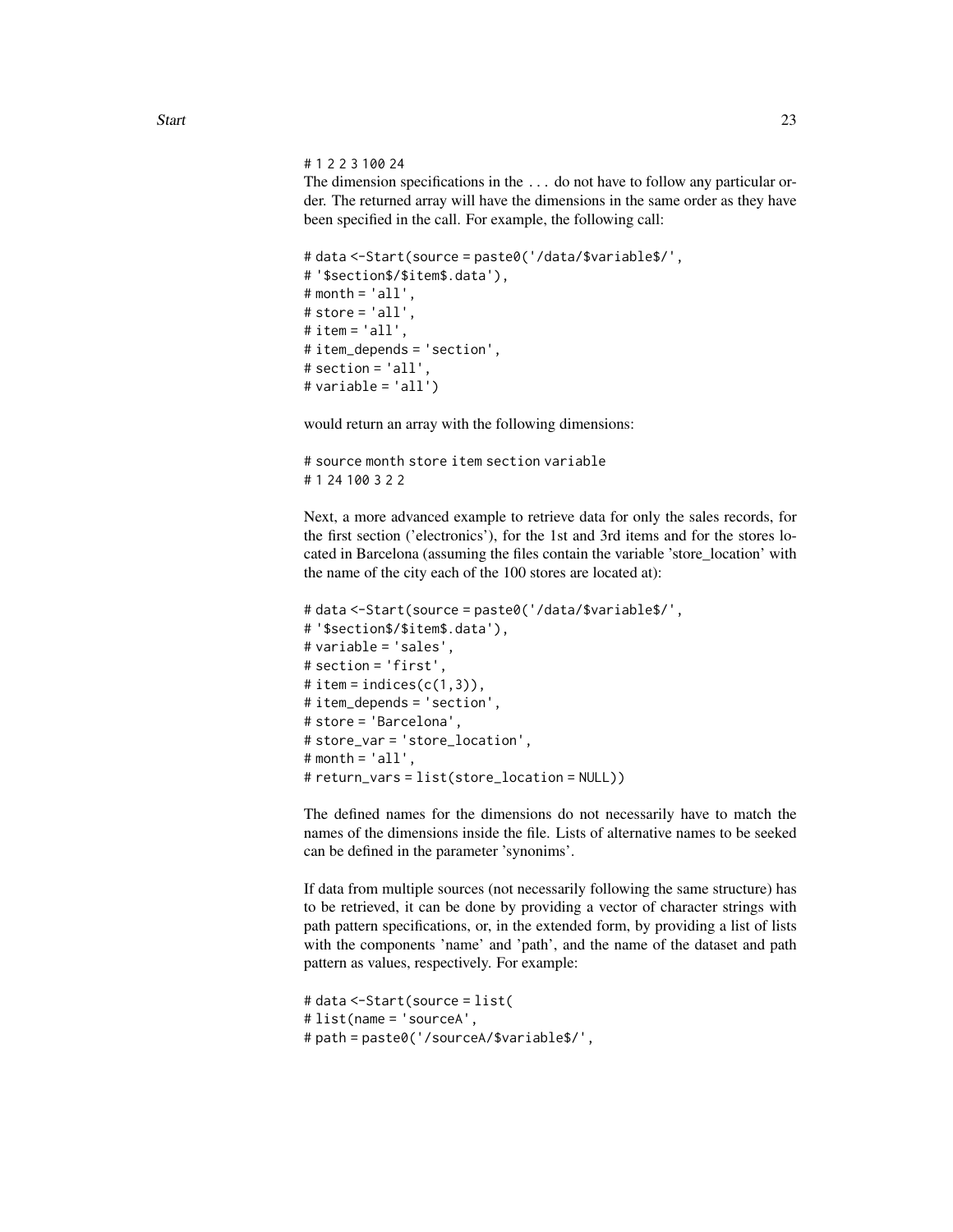```
# '$section$/$item$.data')),
# list(name = 'sourceB',
# path = paste0('/sourceB/$section$/',
# '$variable$/$item$.data'))
# ),
# variable = 'sales',
# section = 'first',
# item = indices(c(1,3)),
# item_depends = 'section',
# store = 'Barcelona',
# store_var = 'store_location',
# month = 'all',
# return_vars = list(store_location = NULL))
```
return\_vars A named list where the names are the names of the variables to be fetched in the files, and the values are vectors of character strings with the names of the file dimension which to retrieve each variable for, or NULL if the variable has to be retrieved only once from any (the first) of the involved files.

> Apart from retrieving a multidimensional data array, retrieving auxiliary variables inside the files can also be needed. The parameter 'return\_vars' allows for requesting such variables, as long as a 'file\_var\_reader' function is also specified in the call to Start() (see documentation on the corresponding parameter).

> In the case of the the item sales example (see documentation on parameter  $\dots$ ), the store location variable is requested with the parameter

return\_vars = list(store\_location = NULL).

This will cause Start() to fetch once the variable 'store\_location' and return it in the component

\$Variables\$common\$store\_location,

and will be an array of character strings with the location names, with the dimensions c('store' = 100). Although useless in this example, we could ask Start() to fetch and return such variable for each file along the items dimension as follows:

return\_vars = list(store\_location = c('item')).

In that case, the variable will be fetched once from a file of each of the items, and will be returned as an array with the dimensions  $c('item' = 3, 'store' = 100)$ .

If a variable is requested along a file dimension that contains path pattern specifications ('source' in the example), the fetched variable values will be returned in the component

\$Variables\$<dataset\_name>\$<variable\_name>. For example:

# data <-Start(source = list( # list(name = 'sourceA', # path = paste0('/sourceA/\$variable\$/', # '\$section\$/\$item\$.data')),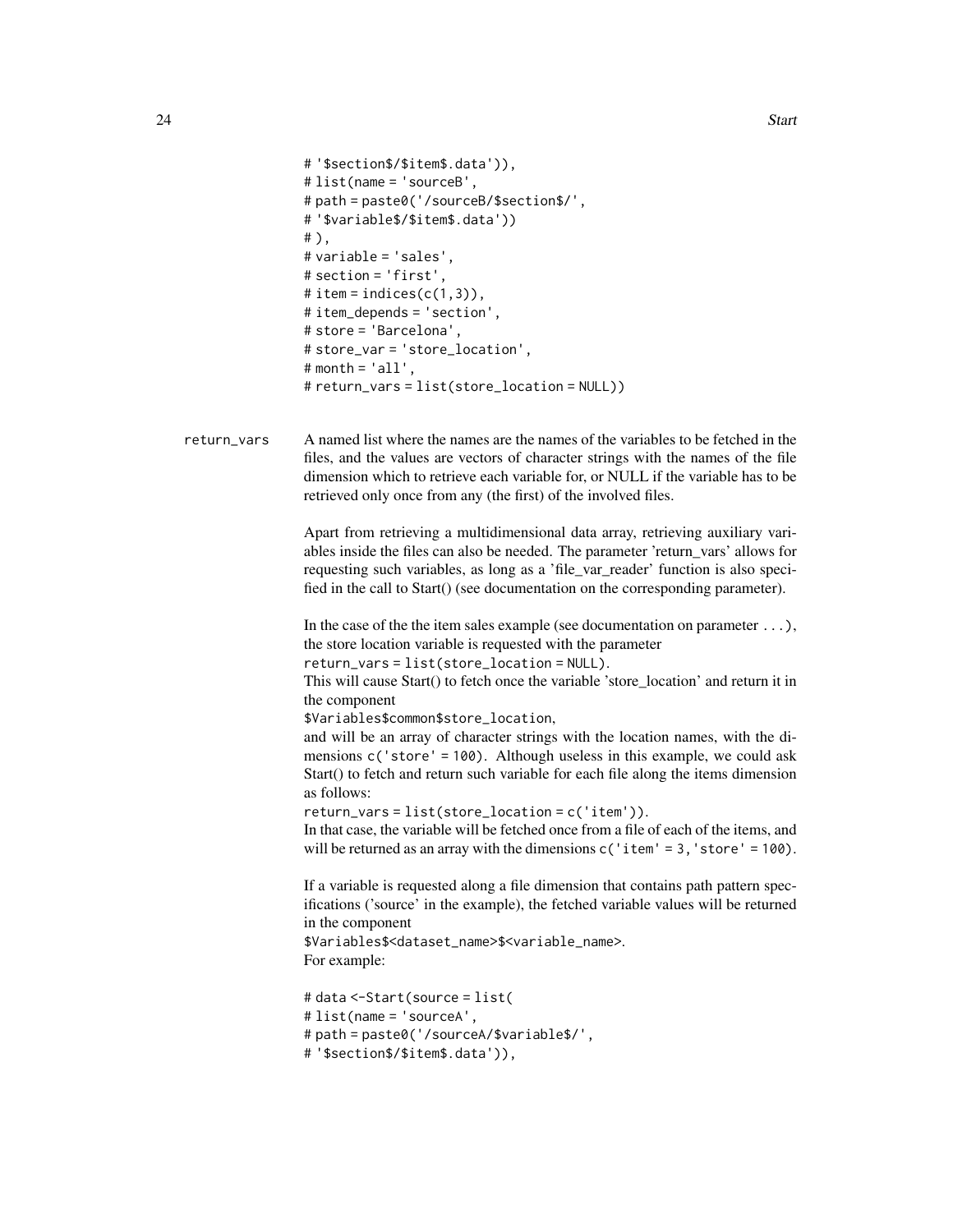```
# list(name = 'sourceB',
                 # path = paste0('/sourceB/$section$/',
                 # '$variable$/$item$.data'))
                 # ),
                 # variable = 'sales',
                 # section = 'first',
                 # item = indices(c(1,3)),
                 # item_depends = 'section',
                 # store = 'Barcelona',
                 # store_var = 'store_location',
                 # month = 'all',# return_vars = list(store_location = c('source',
                 # 'item')))
                 # # Checking the structure of the returned variables
                 # str(found_data$Variables)
                 # Named list
                 # ..$common: NULL
                 # ..$sourceA: Named list
                 # .. ..$store_location: char[1:18(3d)] 'Barcelona' 'Barcelona' ...
                 # ..$sourceB: Named list
                 # .. ..$store_location: char[1:18(3d)] 'Barcelona' 'Barcelona' ...
                 ## Checking the dimensions of the returned variable
                 # # for the source A
                 # dim(found_data$Variables$sourceA)
                 # item store
                 # 3 3
                 The names of the requested variables do not necessarily have to match the actual
                 variable names inside the files. A list of alternative names to be seeked can be
                 specified via the parameter 'synonims'.
synonims A named list where the names are the requested variable or dimension names,
                 and the values are vectors of character strings with alternative names to seek for
                 such dimension or variable.
```
In some requests, data from different sources may follow different naming conventions for the dimensions or variables, or even files in the same source could have varying names. This parameter is in order for Start() to properly identify the dimensions or variables with different names.

In the example used in parameter 'return\_vars', it may be the case that the two involved data sources follow slightly different naming conventions. For example, source A uses 'sect' as name for the sections dimension, whereas source B uses 'section'; source A uses 'store\_loc' as variable name for the store locations, whereas source B uses 'store\_location'. This can be taken into account as follows:

```
# data <-Start(source = list(
# list(name = 'sourceA',
```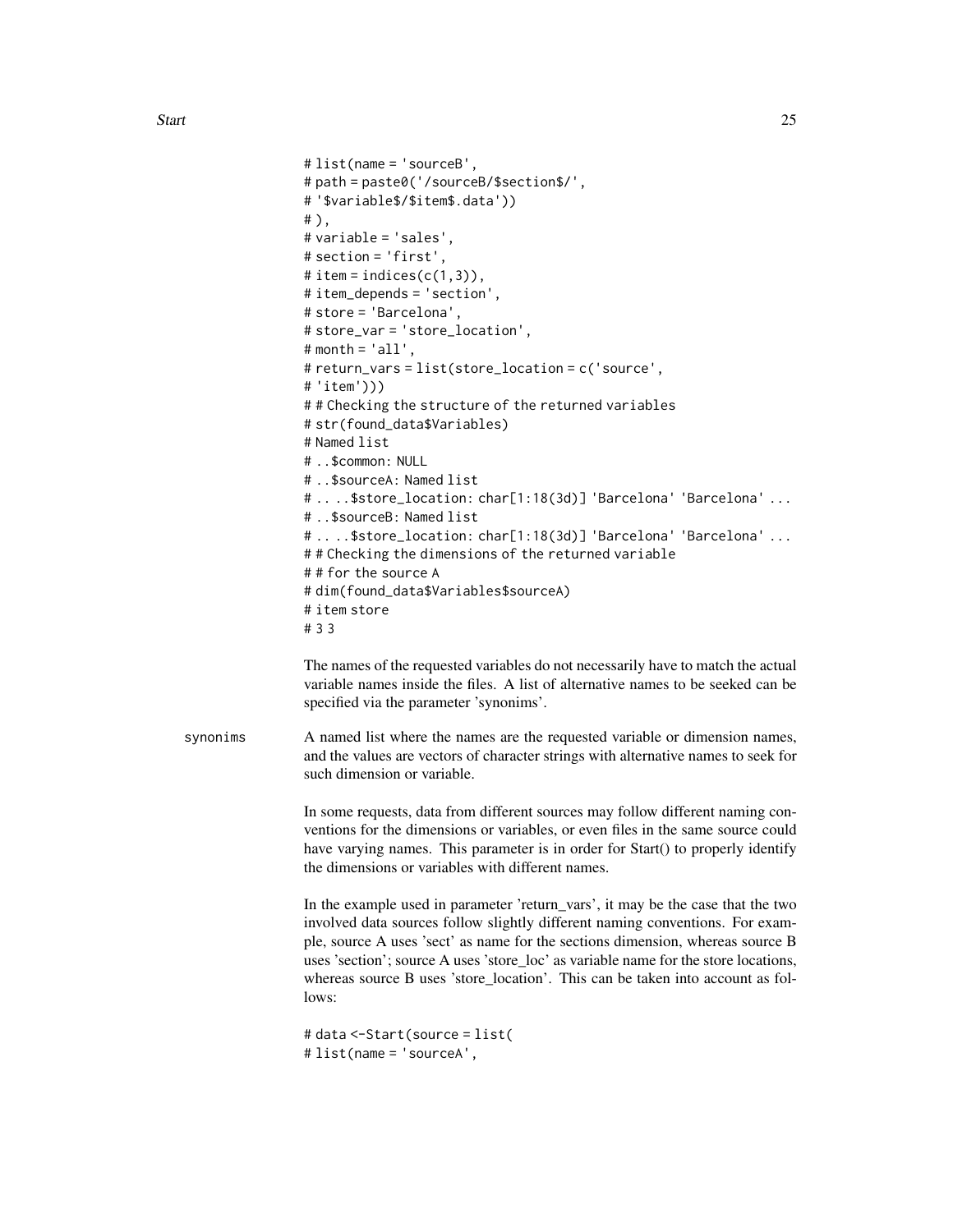```
# path = paste0('/sourceA/$variable$/',
# '$section$/$item$.data')),
# list(name = 'sourceB',
# path = paste0('/sourceB/$section$/',
# '$variable$/$item$.data'))
# ),
# variable = 'sales',
# section = 'first',
# item = indices(c(1,3)),
# item_depends = 'section',
# store = 'Barcelona',
# store_var = 'store_location',
# month = 'all',
# return_vars = list(store_location = c('source',
# 'item')),
# synonims = list(
# section = c('sec','section'),
# store_location = c('store_loc',
# 'store_location')
# ))
```
file\_opener A function that receives as a single parameter 'file\_path' a character string with the path to a file to be opened, and returns an object with an open connection to the file (optionally with header information) on success, or returns NULL on failure.

> This parameter takes by default NcOpener() (an opener function for NetCDF files).

See NcOpener() for a template to build a file opener for your own file format.

file\_var\_reader

A function with the header  $file$  =  $NULL$ ,  $file$   $object$  =  $NULL$ ,  $file$   $select$  ors = NULL, var\_name, synonims that returns an array with auxiliary data (i.e. data from a variable) inside a file. Start() will provide automatically either a 'file\_path' or a 'file\_object' to the 'file\_var\_reader' function (the function has to be ready to work whichever of these two is provided). The parameter 'file\_selectors' will also be provided automatically to the variable reader, containing a named list where the names are the names of the file dimensions of the queried data set (see documentation on ...) and the values are single character strings with the components used to build the path to the file being read (the one provided in 'file\_path' or 'file\_object'). The parameter 'var\_name' will be filled in automatically by Start() also, with the name of one of the variales to be read. The parameter 'synonims' will be filled in with exactly the same value as provided in the parameter 'synonims' in the call to Start(), and has to be used in the code of the variable reader to check for alternative variable names inside the target file. The 'file\_var\_reader' must return a (multi)dimensional array with named dimensions, and optionally with the attribute 'variales' with other additional metadata on the retrieved variable.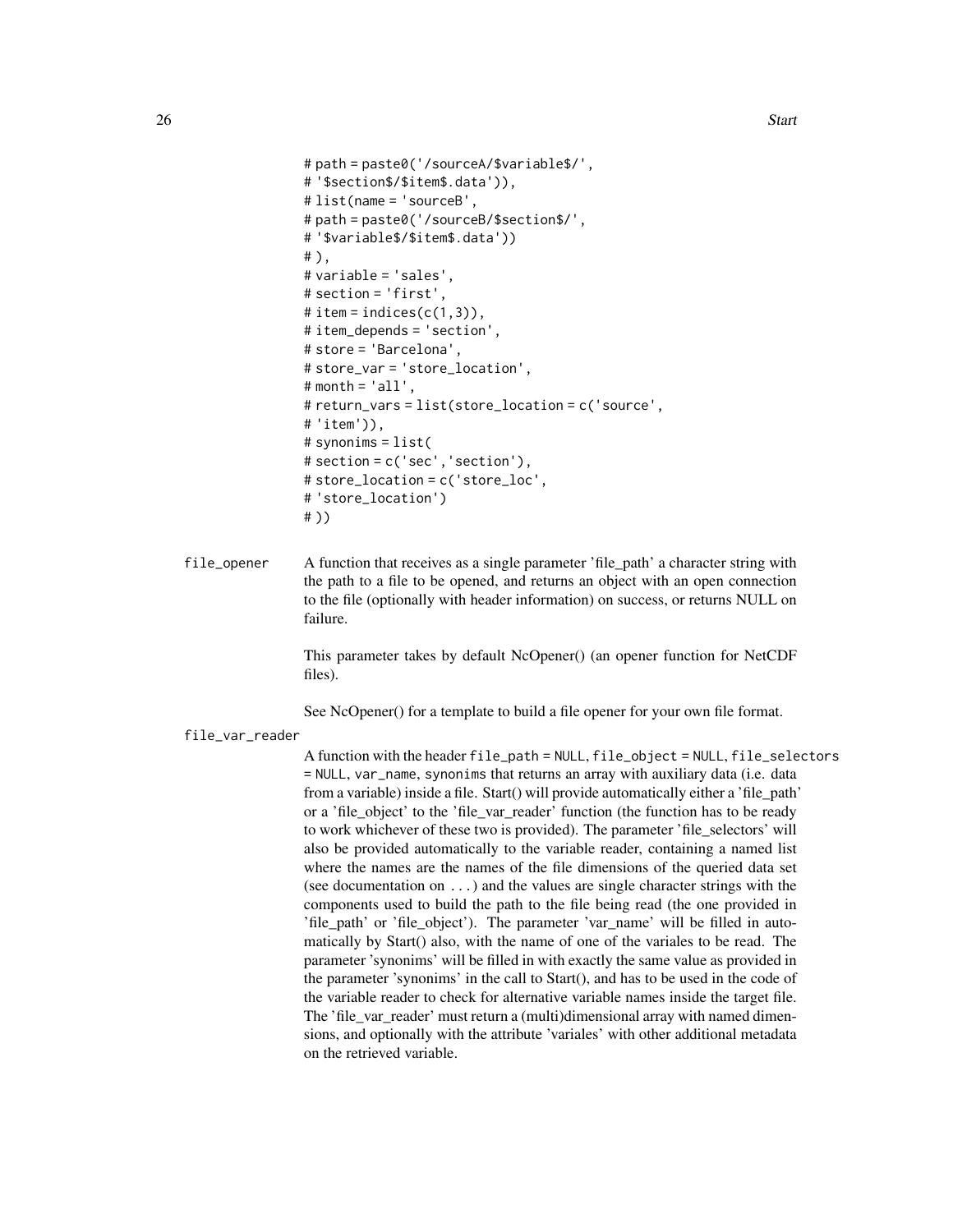Usually, the 'file var reader' should be a degenerate case of the 'file data reader' (see documentation on the corresponding parameter), so it is recommended to code the 'file\_data\_reder' in first place.

This parameter takes by default NcVarReader() (a variable reader function for NetCDF files).

See NcVarReader() for a template to build a variale reader for your own file format.

file\_dim\_reader

A function with the header file\_path = NULL, file\_object = NULL, file\_selectors = NULL, synonims that returns a named numeric vector where the names are the names of the dimensions of the multidimensional data array in the file and the values are the sizes of such dimensions. Start() will provide automatically either a 'file\_path' or a 'file\_object' to the 'file\_dim\_reader' function (the function has to be ready to work whichever of these two is provided). The parameter 'file\_selectors' will also be provided automatically to the dimension reader, containing a named list where the names are the names of the file dimensions of the queried data set (see documentation on ...) and the values are single character strings with the components used to build the path to the file being read (the one provided in 'file\_path' or 'file\_object'). The parameter 'synonims' will be filled in with exactly the same value as provided in the parameter 'synonims' in the call to Start(), and can optionally be used in advanced configurations.

This parameter takes by default NcDimReader() (a dimension reader function for NetCDF files).

See NcDimReader() for (an advanced) template to build a dimension reader for your own file format.

#### file\_data\_reader

A function with the header  $file$  =  $NULL$ ,  $file$   $object$  =  $NULL$ ,  $file$   $select$  ors = NULL, inner\_indices = NULL, synonims that returns a subset of the multidimensional data array inside a file (even if internally it is not an array). Start() will provide automatically either a 'file\_path' or a 'file\_object' to the 'file\_data\_reader' function (the function has to be ready to work whichever of these two is provided). The parameter 'file\_selectors' will also be provided automatically to the data reader, containing a named list where the names are the names of the file dimensions of the queried data set (see documentation on ...) and the values are single character strings with the components used to build the path to the file being read (the one provided in 'file\_path' or 'file\_object'). The parameter 'inner\_indices' will be filled in automatically by Start() also, with a named list of numeric vectors, where the names are the names of all the expected inner dimensions in a file to be read, and the numeric vectors are the indices to be taken from the corresponding dimension (the indices may not be consecutive nor in order). The parameter 'synonims' will be filled in with exactly the same value as provided in the parameter 'synonims' in the call to Start(), and has to be used in the code of the data reader to check for alternative dimension names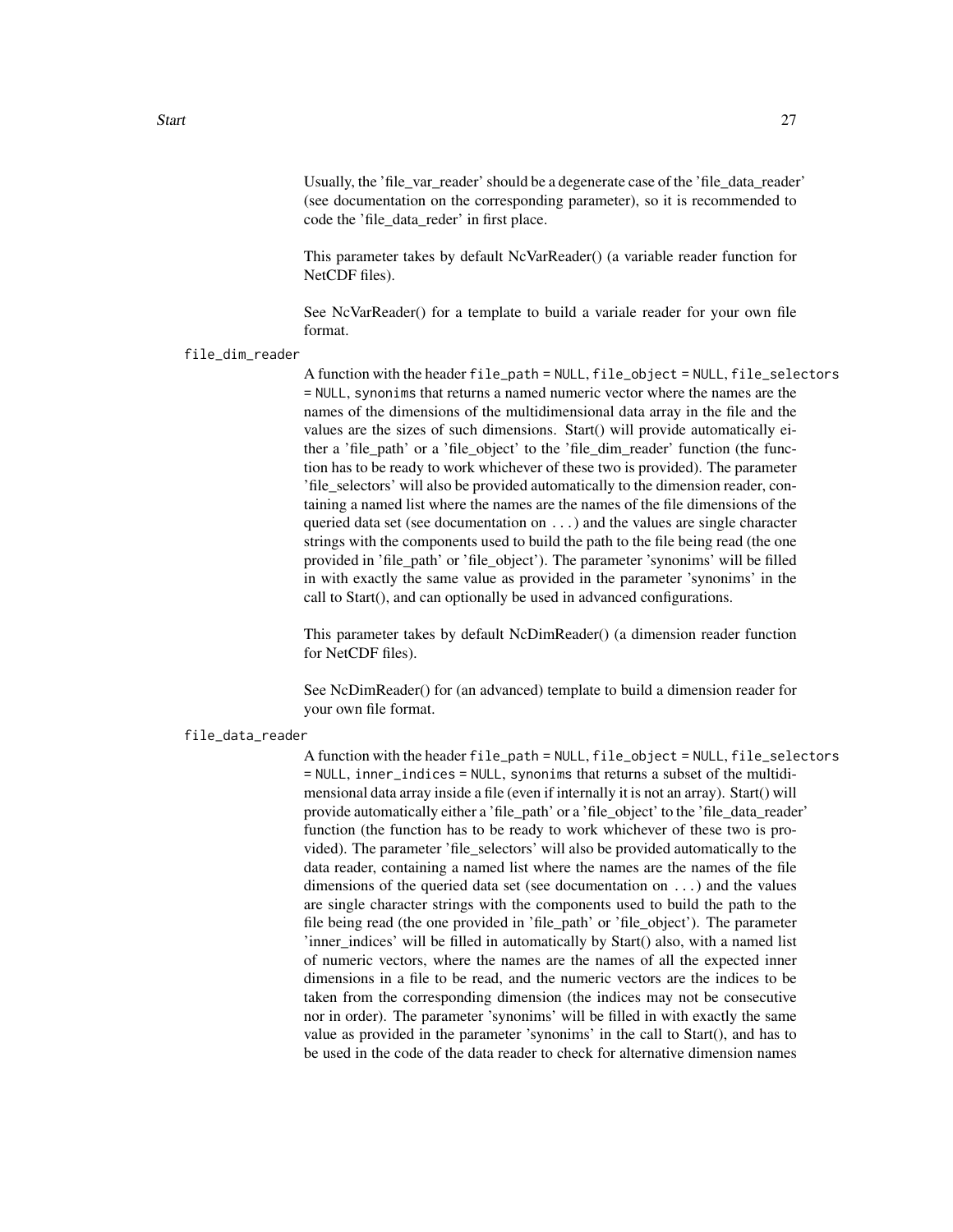inside the target file. The 'file\_data\_reader' must return a (multi)dimensional array with named dimensions, and optionally with the attribute 'variables' with other additional metadata on the retrieved data.

Usually, 'file\_data\_reader' should use 'file\_dim\_reader' (see documentation on the corresponding parameter), so it is recommended to code 'file\_dim\_reder' in first place.

This parameter takes by default NcDataReader() (a data reader function for NetCDF files).

See NcDataReader() for a template to build a data reader for your own file format.

file\_closer A function that receives as a single parameter 'file\_object' an open connection (as returned by 'file\_opener') to one of the files to be read, optionally with header information, and closes the open connection. Always returns NULL.

This parameter takes by default NcCloser() (a closer function for NetCDF files).

See NcCloser() for a template to build a file closer for your own file format.

transform A function with the header dara\_array, variables, file\_selectors = NULL, .... It receives as input, through the parameter data\_array, a subset of a multidimensional array (as returned by 'file\_data\_reader'), applies a transformation to it and returns it, preserving the amount of dimensions but potentially modifying their size. This transformation may require data from other auxiliary variables, automatically provided to 'transform' through the parameter 'variables', in the form of a named list where the names are the variable names and the values are (multi)dimensional arrays. Which variables need to be sent to 'transform' can be specified with the parameter 'transform\_vars' in Start(). The parameter 'file\_selectors' will also be provided automatically to 'transform', containing a named list where the names are the names of the file dimensions of the queried data set (see documentation on ...) and the values are single character strings with the components used to build the path to the file the subset being processed belongs to. The parameter ... will be filled in with other additional parameters to adjust the transformation, exactly as provided in the call to Start() via the parameter 'transform\_params'.

transform\_params

A named list with additional parameters to be sent to the 'transform' function (if specified). See documentation on parameter 'transform' for details.

transform\_vars A vector of character strings with the names of auxiliary variables to be sent to the 'transform' function (if specified). All the variables to be sent to 'transform' must also have been requested as return variables in the parameter 'return\_vars' of Start().

transform\_extra\_cells

An integer of extra indices to retrieve from the data set, beyond the requested indices in ..., in order for 'transform' to dispose of additional information to properly apply whichever transformation (if needed). As many as 'transform\_extra\_cells' will be retrieved beyond each of the limits for each of those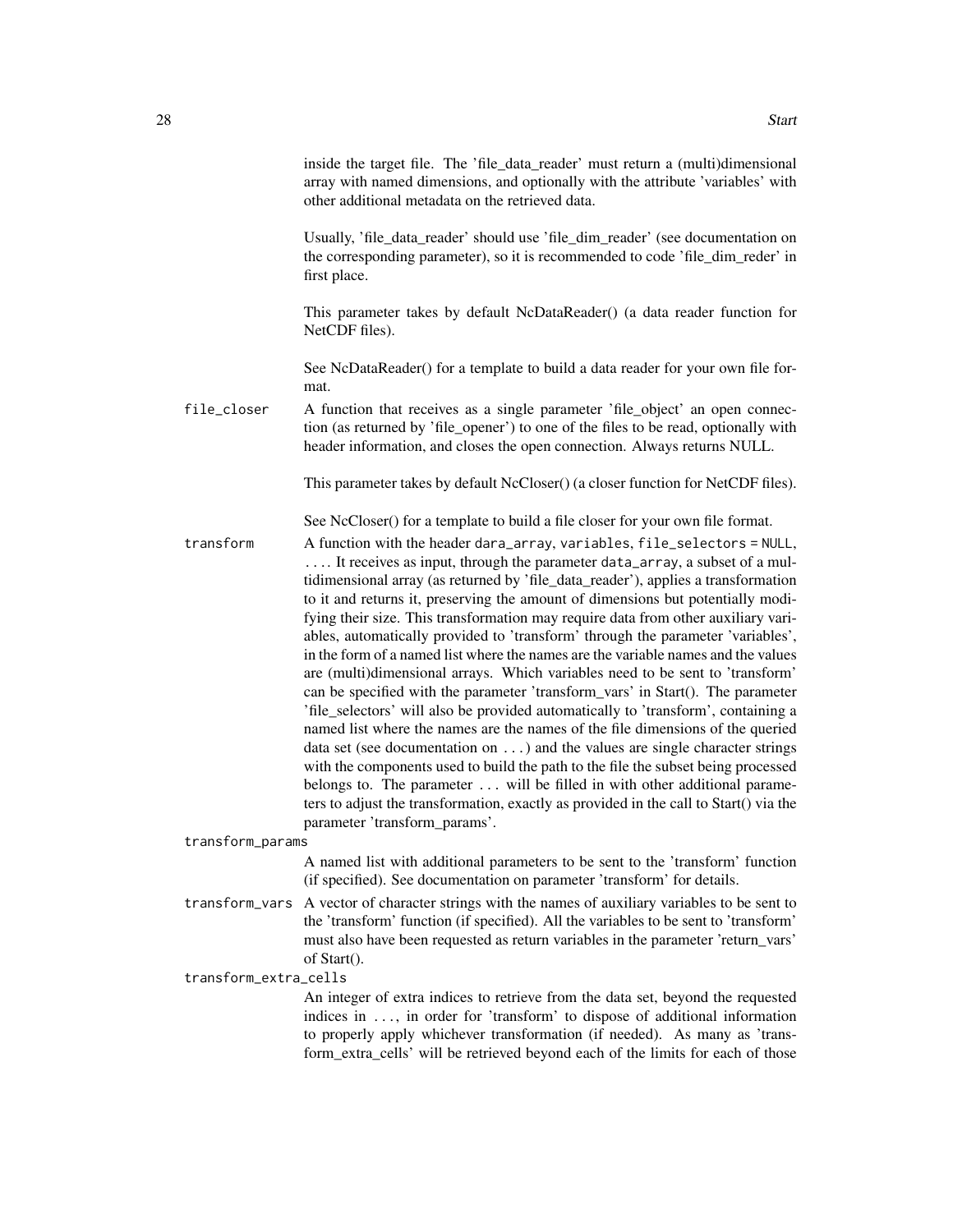inner dimensions associated to a coordinate variable and sent to 'transform' (i.e. present in 'transform\_vars'). After 'transform' has finished, Start() will take again and return a subset of the result, for the returned data to fall within the specified bounds in .... The default value is 2.

apply\_indices\_after\_transform

A logical value indicating when a 'transform' is specified in Start() and numeric indices are provided for any of the inner dimensions that depend on coordinate variables, these numeric indices can be made effective (retrieved) before applying the transformation or after. The boolean flag allows to adjust this behaviour. It takes FALSE by default (numeric indices are applied before sending data to 'transform').

- pattern\_dims A character string indicating the name of the dimension with path pattern specifications (see ... for details). If not specified, Start() assumes the first provided dimension is the pattern dimension, with a warning.
- metadata\_dims A vector of character strings with the names of the file dimensions which to return metadata for. As noted in 'file\_data\_reader', the data reader can optionally return auxiliary data via the attribute 'variables' of the returned array. Start() by default returns the auxiliary data read for only the first file of each source (or data set) in the pattern dimension (see ... for info on what the pattern dimension is). However it can be configured to return the metadata for all the files along any set of file dimensions. The default value is NULL, and it will be assigned automatically as parameter 'pattern\_dims'.

selector\_checker

A function used internaly by Start() to translate a set of selectors (values for a dimension associated to a coordinate variable) into a set of numeric indices. It takes by default SelectorChecker() and, in principle, it should not be required to change it for customized file formats. The option to replace it is left open for more versatility. See the code of SelectorChecker() for details on the inputs, functioning and outputs of a selector checker.

merge\_across\_dims

A logical value indicating whether to merge dimensions across which another dimension extends (according to the '<dimname>\_across' parameters). Takes the value FALSE by default. For example, if the dimension 'time' extends across the dimension 'chunk' and merge\_across\_dims = TRUE, the resulting data array will only contain only the dimension 'time' as long as all the chunks together.

#### merge\_across\_dims\_narm

A logical value indicating whether to remove the additional NAs from data when parameter 'merge\_across\_dims' is TRUE. It is helpful when the length of the tobe-merged dimension is different across another dimension. For example, if the dimension 'time' extends across dimension 'chunk', and the time length along the first chunk is 2 while along the second chunk is 10. Setting this parameter as TRUE can remove the additional 8 NAs at position 3 to 10. The default value is TRUE, but will be automatically turned to FALSE if 'merge\_across\_dims = FALSE'.

#### split\_multiselected\_dims

A logical value indicating whether to split a dimension that has been selected with a multidimensional array of selectors into as many dimensions as present in the selector array. The default value is FALSE.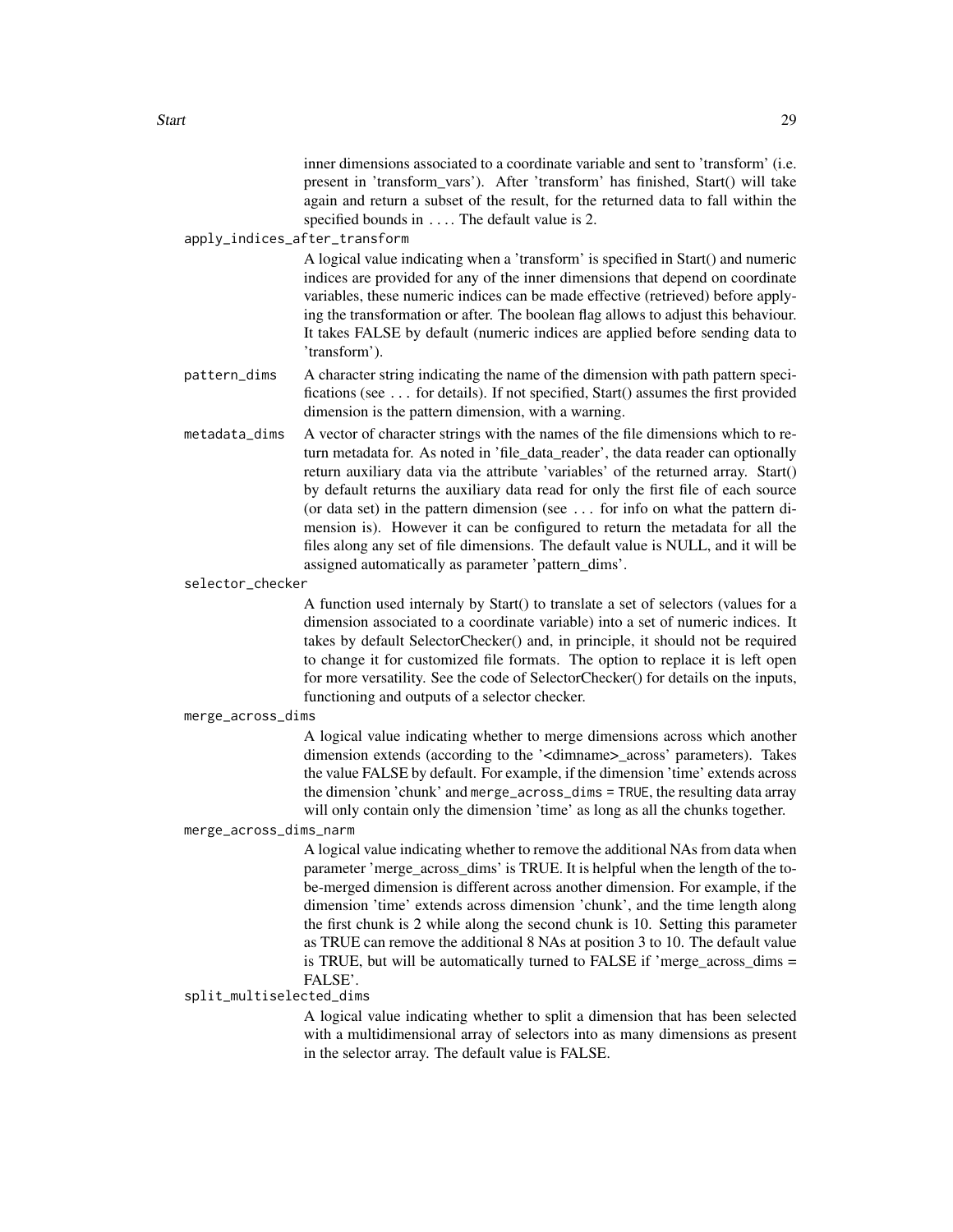#### path\_glob\_permissive

A logical value or an integer specifying how many folder levels in the path pattern, beginning from the end, the shell glob expressions must be preserved and worked out for each file. The default value is FALSE, which is equivalent to 0. TRUE is equivalent to 1.

When specifying a path pattern for a dataset, it might contain shell glob experissions. For each dataset, the first file matching the path pattern is found, and the found file is used to work out fixed values for the glob expressions that will be used for all the files of the dataset. However, in some cases, the values of the shell glob expressions may not be constant for all files in a dataset, and they need to be worked out for each file involved.

For example, a path pattern could be as follows:

'/path/to/dataset/\$var\$\_\*/\$date\$\_\*\_foo.nc'.

Leaving path\_glob\_permissive = FALSE will trigger automatic seek of the contents to replace the asterisks (e.g. the first asterisk matches with 'bar' and the second with 'baz'. The found contents will be used for all files in the dataset (in the example, the path pattern will be fixed to

'/path/to/dataset/\$var\$\_bar/\$date\$\_baz\_foo.nc'. However, if any of the files in the dataset have other contents in the position of the asterisks, Start() will not find them (in the example, a file like

'/path/to/dataset/precipitation\_bar/19901101\_bin\_foo.nc' would not be found). Setting path\_glob\_permissive = 1 would preserve global expressions in the latest level (in the example, the fixed path pattern would be '/path/to/dataset/\$var\$\_bar/\$date\$\_\*\_foo.nc', and the problematic file mentioned before would be found), but of course this would slow down the Start() call if the dataset involves a large number of files. Setting path\_glob\_permissive = 2 would leave the original path pattern with the original glob expressions in the 1st and 2nd levels (in the example, both asterisks would be preserved, thus would allow Start() to recognize files such as

'/path/to/dataset/precipitation\_zzz/19901101\_yyy\_foo.nc').

Note that each glob expression can only represent one possibility (Start() chooses the first). Because /code\* is not the tag, which means it cannot be a dimension of the output array. Therefore, only one possibility can be adopted. For example, if

'/path/to/dataset/precipitation\_\*/19901101\_\*\_foo.nc' has two matches:

'/path/to/dataset/precipitation\_xxx/19901101\_yyy\_foo.nc' and '/path/to/dataset/precipitation\_zzz/19901101\_yyy\_foo.nc', only the first found file will be used.

largest\_dims\_length

A logical value or a named integer vector indicating if Start() should examine all the files to get the largest length of the inner dimensions (TRUE) or use the first valid file of each dataset as the returned dimension length (FALSE). Since examining all the files could be time-consuming, a vector can be used to explicitly specify the expected length of the inner dimensions. For those inner dimensions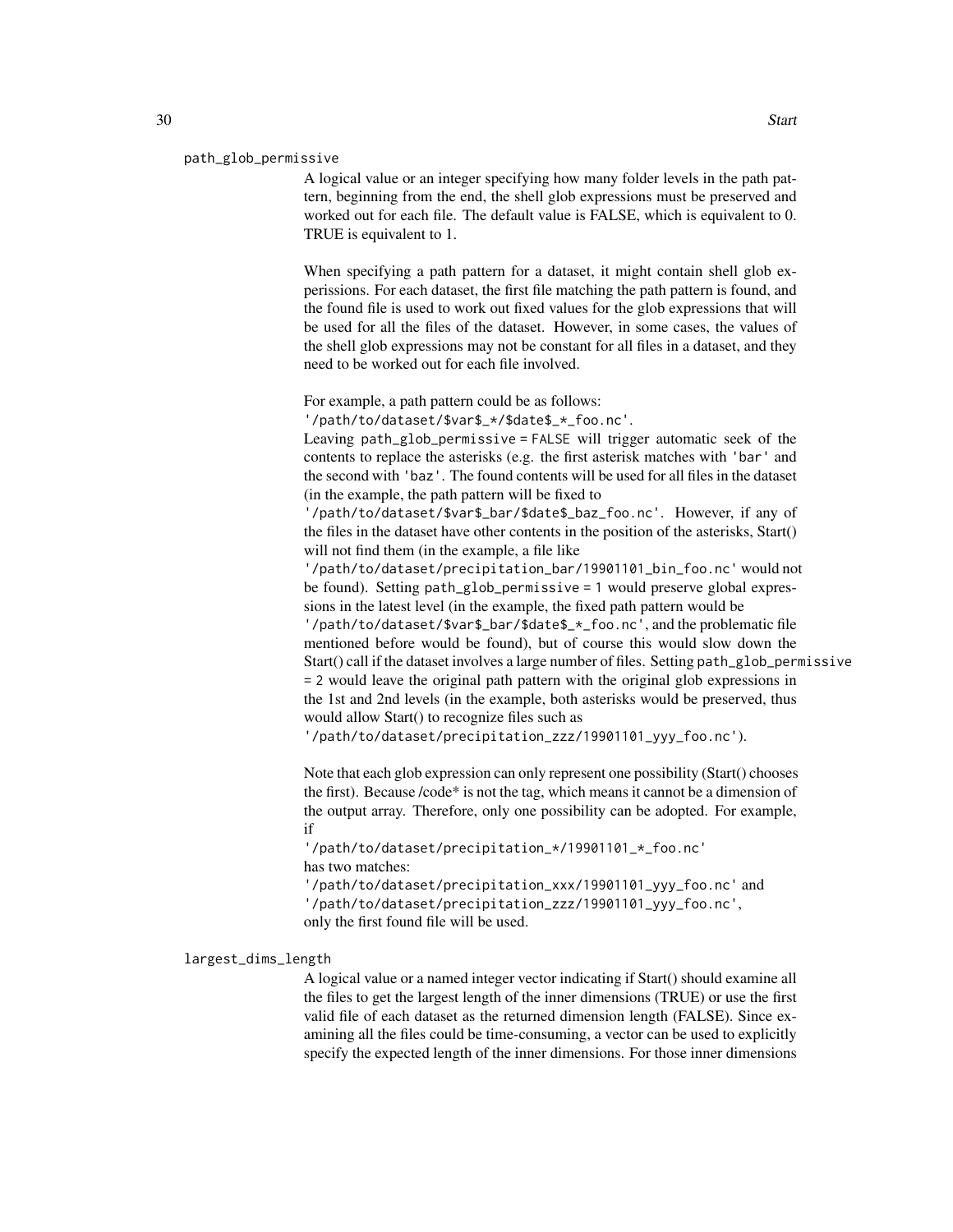Start 31

not specified, the first valid file will be used. The default value is FALSE.

|                 |           | This parameter is useful when the required files don't have consistent inner di-<br>mension. For example, there are 10 required experimental data files of a series<br>of start dates. The data only contain 25 members for the first 2 years while 51<br>members for the later years. If 'largest_dims_length = FALSE', the returned<br>member dimension length will be 25 only. The 26th to 51st members in the<br>later 8 years will be discarded. If 'largest_dims_length = TRUE', the returned<br>member dimension length will be 51. To save the resource, 'largest_dims_length<br>$= c$ (member = 51) ' can also be used. |
|-----------------|-----------|----------------------------------------------------------------------------------------------------------------------------------------------------------------------------------------------------------------------------------------------------------------------------------------------------------------------------------------------------------------------------------------------------------------------------------------------------------------------------------------------------------------------------------------------------------------------------------------------------------------------------------|
|                 | retrieve  | A logical value indicating whether to retrieve the data defined in the Start() call<br>or to explore only its dimension lengths and names, and the values for the file<br>and inner dimensions. The default value is FALSE.                                                                                                                                                                                                                                                                                                                                                                                                      |
|                 | num_procs | An integer of number of processes to be created for the parallel execution of<br>the retrieval/transformation/arrangement of the multiple involved files in a call<br>to Start(). If set to NULL, takes the number of available cores (as detected<br>by detectCores() in the package 'future'). The default value is 1 (no parallel<br>execution).                                                                                                                                                                                                                                                                              |
| ObjectBigmemory |           |                                                                                                                                                                                                                                                                                                                                                                                                                                                                                                                                                                                                                                  |
|                 |           | a character string to be included as part of the bigmemory object name. This<br>parameter is thought to be used internally by the chunking capabilities of startR.                                                                                                                                                                                                                                                                                                                                                                                                                                                               |
|                 | silent    | A logical value of whether to display progress messages (FALSE) or not (TRUE).<br>The default value is FALSE.                                                                                                                                                                                                                                                                                                                                                                                                                                                                                                                    |
|                 | debug     | A logical value of whether to return detailed messages on the progress and op-<br>erations in a Start() call (TRUE) or not (FALSE). The default value is FALSE.                                                                                                                                                                                                                                                                                                                                                                                                                                                                  |
|                 |           |                                                                                                                                                                                                                                                                                                                                                                                                                                                                                                                                                                                                                                  |

# Value

If retrieve = TRUE the involved data is loaded into RAM memory and an object of the class 'startR\_cube' with the following components is returned:

| Data          | Multidimensional data array with named dimensions, with the data values re-<br>quested via and other parameters. This array can potentially contain meta-<br>data in the attribute 'variables'.                                                                                                                                                                                                                                                                                                         |
|---------------|---------------------------------------------------------------------------------------------------------------------------------------------------------------------------------------------------------------------------------------------------------------------------------------------------------------------------------------------------------------------------------------------------------------------------------------------------------------------------------------------------------|
| Variables     | Named list of $1 + N$ components, containing lists of retrieved variables (as re-<br>quested in 'return_vars') common to all the data sources (in the 1st component,<br>\$common), and for each of the N dara sources (named after the source name, as<br>specified in , or, if not specified, \$dat1, \$dat2, , \$datN). Each of the vari-<br>ables are contained in a multidimensional array with named dimensions, and<br>potentially with the attribute 'variables' with additional auxiliary data. |
| Files         | Multidimensonal character string array with named dimensions. Its dimensions<br>are the file dimensions (as requested in $\dots$ ). Each cell in this array contains a<br>path to a retrieved file, or NULL if the corresponding file was not found.                                                                                                                                                                                                                                                    |
| NotFoundFiles | Array with the same shape as \$Files but with NULL in the positions for which<br>the corresponding file was found, and a path to the expected file in the positions<br>for which the corresponding file was not found.                                                                                                                                                                                                                                                                                  |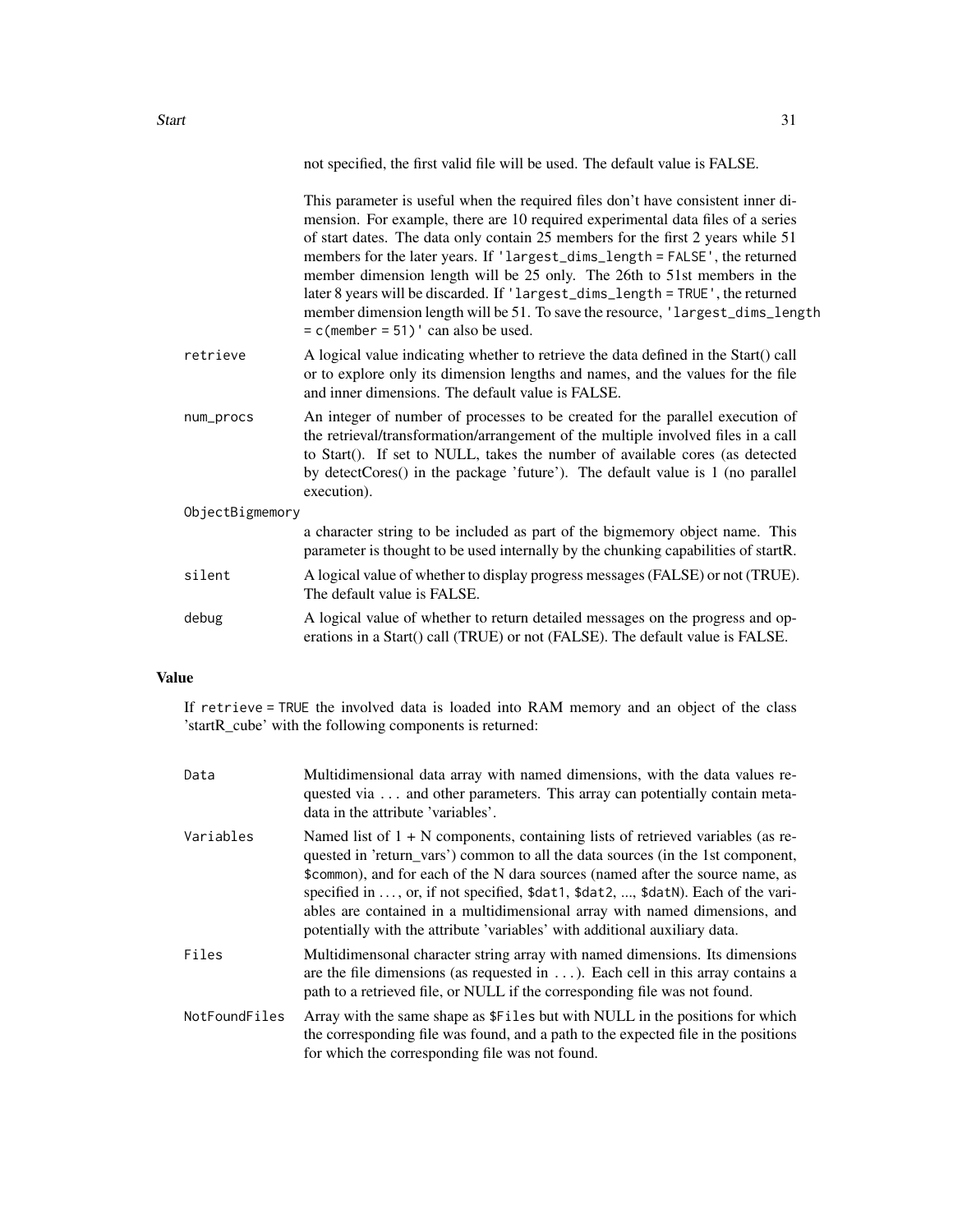<span id="page-31-0"></span>If retrieve = FALSE the involved data is not loaded into RAM memory and an object of the class 'startR\_header' with the following components is returned:

- Dimensions Named vector with the dimension lengths and names of the data involved in the Start() call.
- Variables Named list of  $1 + N$  components, containing lists of retrieved variables (as requested in 'return\_vars') common to all the data sources (in the 1st component, \$common), and for each of the N dara sources (named after the source name, as specified in ..., or, if not specified, \$dat1, \$dat2, ..., \$datN). Each of the variables are contained in a multidimensional array with named dimensions, and potentially with the attribute 'variables' with additional auxiliary data.
- Files Multidimensonal character string array with named dimensions. Its dimensions are the file dimensions (as requested in  $\dots$  ). Each cell in this array contains a path to a file to be retrieved (which may exist or not).
- FileSelectors Multidimensional character string array with named dimensions, with the same shape as \$Files and \$NotFoundFiles, which contains the components used to build up the paths to each of the files in the data sources.
- StartRCall List of parameters sent to the Start() call, with the parameter 'retrieve' set to TRUE. Intended for calling in order to retrieve the associated data a posteriori with a call to do.call().

## Examples

```
data_path <- system.file('extdata', package = 'startR')
path_obs <- file.path(data_path, 'obs/monthly_mean/$var$/$var$_$sdate$.nc')
sdates <- c('200011', '200012')
data \le Start(dat = list(list(path = path_obs)),
              var = 'tos',
              sdate = sdates,
              time = 'all',lattice = 'all'longitude = 'all',
              return_vars = list(latitude = 'dat',
                                 longitude = 'dat',
                                 time = 'sdate'),retrieve = FALSE)
```
Step *Define the operation applied on declared data.*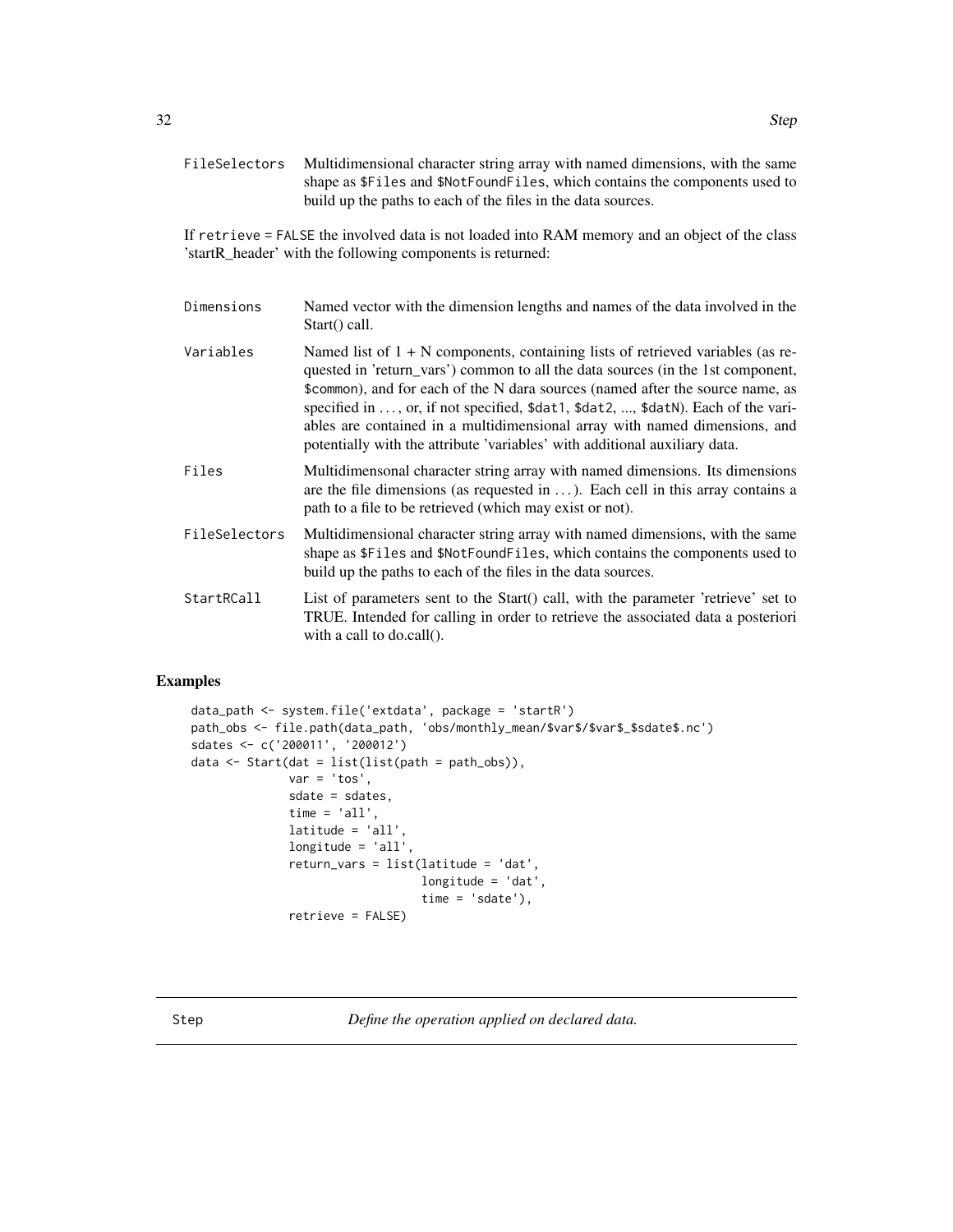# Description

The step of the startR workflow after declaring data by Start() call. It identifies the operation (i.e., function) and the target and output dimensions of data array for the function. Ideally, it expects the dimension name to be in the same order as the one requested in the Start() call. If a different order is specified, startR will reorder the subset dimension to the expected order for this function.

#### Usage

```
Step(
  fun,
  target_dims,
  output_dims,
  use_libraries = NULL,
  use_attributes = NULL
)
```
#### Arguments

| fun           | A function in R format defining the operation to be applied to the data declared<br>by a Start() call. It should only work on the essential dimensions rather than all<br>the data dimensions. Since the function will be called numerous times through<br>all the non-essential dimensions, it is recommended to keep them as light as<br>possible. |
|---------------|------------------------------------------------------------------------------------------------------------------------------------------------------------------------------------------------------------------------------------------------------------------------------------------------------------------------------------------------------|
| target_dims   | A vector for single input array or a list of vectors for multiple input arrays indi-<br>cating the names of the dimensions 'fun' to be applied along.                                                                                                                                                                                                |
| output_dims   | A vector for single returned array or a list of vectors for multiple returned arrays<br>indicating the dimension names of the function output.                                                                                                                                                                                                       |
| use_libraries | A vector of character string indicating the R library names to be used in 'fun'.<br>The default value is NULL.                                                                                                                                                                                                                                       |
|               | use_attributes One or more lists of vectors of character string indicating the data attributes to<br>be used in 'fun'. The list name should be consistent with the list name of 'data'<br>in AddStep(). The default value is NULL.                                                                                                                   |

#### Value

A closure that contains all the objects assigned. It serves as the input of Addstep().

# Examples

```
data_path <- system.file('extdata', package = 'startR')
path_obs <- file.path(data_path, 'obs/monthly_mean/$var$/$var$_$sdate$.nc')
sdates <- c('200011', '200012')
data \le Start(dat = list(list(path = path_obs)),
              var = 'tos',
              sdate = sdates,
              time = 'all',latitude = 'all',
              longitude = 'all',
```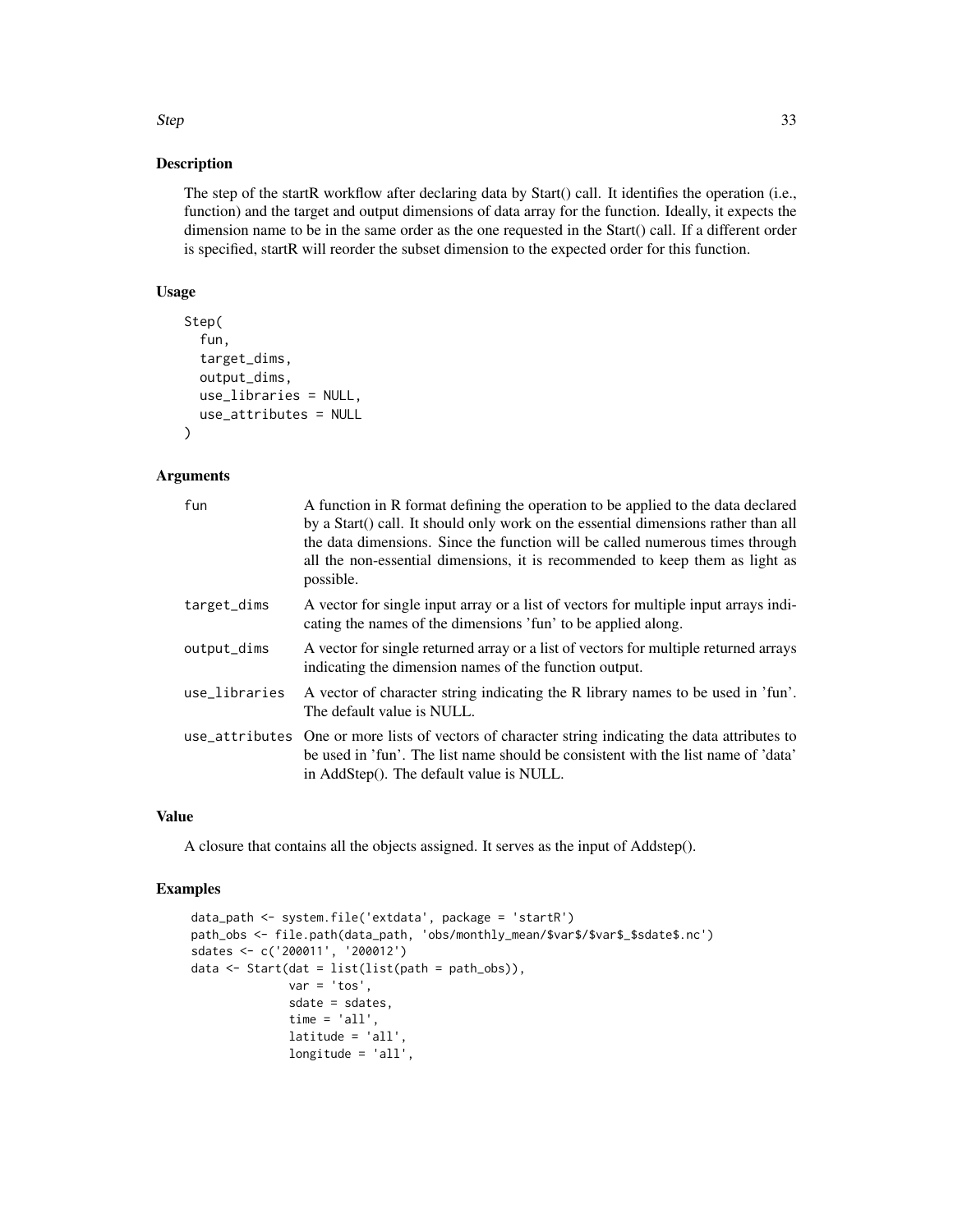<span id="page-33-0"></span>34 values

```
return_vars = list(latitude = 'dat',
                                 longitude = 'dat',
                                 time = 'sdate'),
              retrieve = FALSE)
fun \leq function(x) {
          lat = attributes(x)$Variables$dat1$latitude
          weight = sqrt(cos(lat * pi / 180))corrected = Apply(list(x), target_dims = "latitude",
                            fun = function(x) \{x * weight\}}
step <- Step(fun = fun,
             target_dims = 'latitude',
             output_dims = 'latitude',
             use_libraries = c('multiApply'),
             use_attributes = list(data = "Variables"))
wf <- AddStep(data, step)
```
<span id="page-33-1"></span>values *Specify dimension selectors with actual values*

## Description

This is a helper function used in a Start() call to define the desired range of dimensions. It specifies the actual value to be matched with the coordinate variable. See details in the documentation of the parameter ... 'indices to take' of the function Start().

#### Usage

values(x)

#### Arguments

x A numeric vector or a list with two nemerics to take all the element between the two specified values (both extremes inclusive).

# Value

Same as input, but with additional attribute 'indices', 'values', and 'chunk'.

# See Also

[indices](#page-8-1)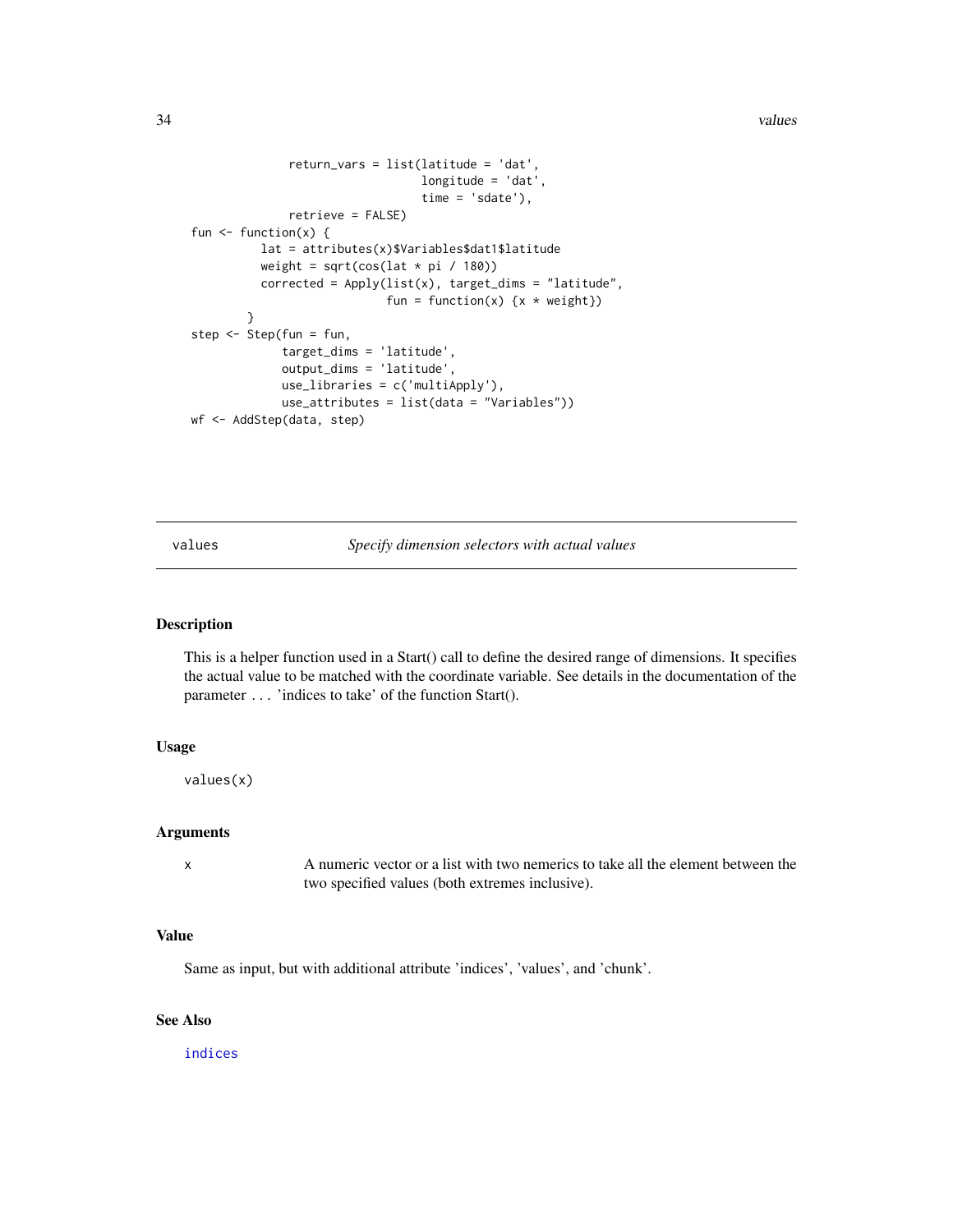values 35

# Examples

```
# Used in Start():
data_path <- system.file('extdata', package = 'startR')
 path_obs <- file.path(data_path, 'obs/monthly_mean/$var$/$var$_$sdate$.nc')
sdates <- c('200011', '200012')
 data <- Start(dat = list(list(path = path_obs)),
              var = 'tos',sdate = sdates,
              time = 'all',latitude = values(seq(-80, 80, 20)),
              latitude_reorder = Sort(),
              longitude = values(list(10, 300)),
              longitude_reorder = CircularSort(0, 360),
              return_vars = list(latitude = 'dat',
                                 longitude = 'dat',
                                 time = 'sdate'),
               retrieve = FALSE)
```